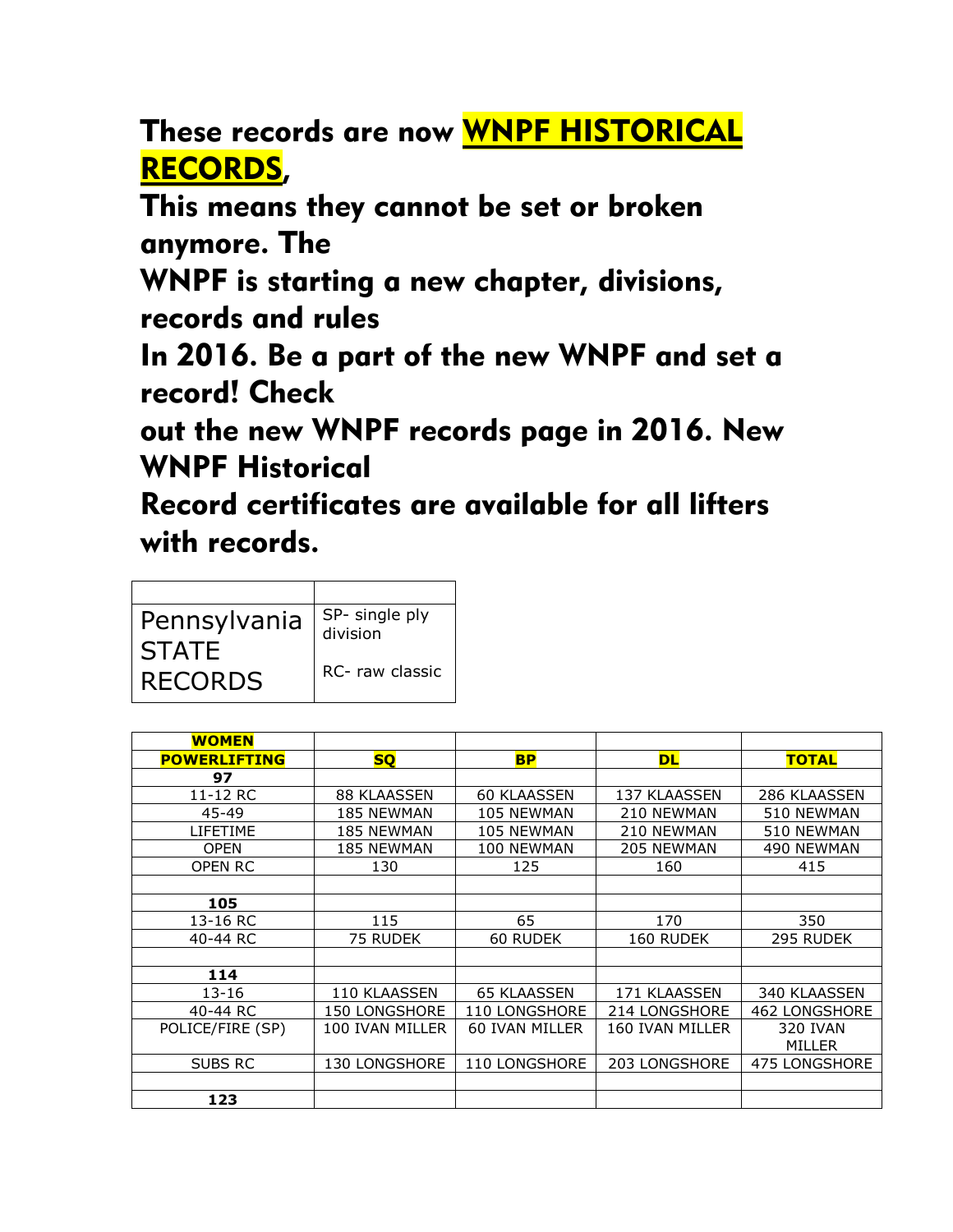| $13 - 16$         | 160 LYKENS     | 110 LYKENS            | 225 LYKENS    | 495 LYKENS           |
|-------------------|----------------|-----------------------|---------------|----------------------|
| 13-16 RC          | 120 KLAASSEN   | <b>65 KLAASSEN</b>    | 175 KLAASSEN  | 360 KLAASSEN         |
| <b>SUBS</b>       | 225            | 155                   | 260           | 640                  |
| <b>SUBS RAW</b>   | 200 RADER      | 45 RADER              | 215 RADER     | 460 RADER            |
| 40-44 RC          | 200 BENNER     | 190 BENNER            | 320 BENNER    | 710 BENNER           |
| 60-64             | 185            | 90                    | 270           | 545                  |
|                   | WINKLEBLECH    | WINKLEBLECH           | WINKLEBLECH   | WINKLEBLECH          |
|                   |                |                       |               |                      |
| LIFETIME          | 270            | 135                   | 290           | 695                  |
| LIFETIME (SP)     | 300 BROWN      | 165 BROWN             | 320 BROWN     | 785 BROWN            |
| <b>OPEN</b>       | 240            | 140                   | 310           | 690                  |
| <b>OPEN RAW</b>   | 245 MA         | 110 MA                | 240 MA        | 585 MA               |
| OPEN RC           | 215 NEIDLINGER | 180 BENNER            | 300 BENNER    | 680 BENNER           |
|                   |                |                       |               |                      |
| 132               |                |                       |               |                      |
| 13-16 RC          | 165 KLAZAS     | 115 KLAZAS            | 200 KLAZAS    | 480 KLAZAS           |
| 40-44 RC          | 175 BENNER     | 190 BENNER            | 330 BENNER    | 695 BENNER           |
| 60-64             | 195            | 75                    | 275           | 545                  |
|                   | WINKELBLECH    | WINKELBLECH           | WINKELBLECH   | WINKELBLECH          |
| 65-69             | 220            | 105                   | 310           | 625                  |
|                   | WINKELBLECH    | WINKELBLECH           | WINKELBLECH   | WINKELBLECH          |
| 70-74 (SP)        | 160            | 85                    | 265           | 510                  |
|                   | WINKELBLECH    | WINKELBLECH           | WINKELBLECH   | WINKELBLECH          |
|                   |                | 85                    |               |                      |
| 75-79 (SP)        | 175            |                       | 245           | 505                  |
|                   | WINKELBLECH    | WINKELBLECH           | WINKELBLECH   | WINKELBLECH          |
| LIFETIME          | 210            | 90                    | 300           | 600                  |
|                   | WINKELBLECH    | WINKELBLECH           | WINKELBLECH   | WINKELBLECH          |
| LIFETIME RC       | 180 HILLARD    | 115 HILLARD           | 245 HILLARD   | 540 HILLARD          |
| OPEN RC           | 175 BENNER     | 190 BENNER            | 330 BENNER    | 695 BENNER           |
| <b>OPEN RAW</b>   | 195 PETRONGLO  | 130 PETRONGLO         | 325 PETRONGLO | 650 PETRONGLO        |
| <b>SUBS</b>       | 225            | 135                   | 265           | 625                  |
| 17-19 RC          | 260            | 105                   | 300           | 665                  |
| $17 - 19$         | 180            | 85                    | 200           | 465                  |
|                   |                |                       |               |                      |
| 148               |                |                       |               |                      |
| 13-16 RC          | 170            | 100                   | 220           | 490                  |
| $50-54$ (SP)      | 250 PATTERSON  | 145 PATTERSON         | 290 PATTERSON | <b>685 PATTERSON</b> |
| JUNIOR RAW        | 225 WATTON     | 105 WATTON            | 285 WATTON    | <b>615 WATTON</b>    |
| LIFETIME RC       | 265 FERRY      | 140 FERRY             | 300 FERRY     | <b>705 FERRY</b>     |
|                   |                | 185 MUSSER            |               |                      |
| <b>OPEN RC</b>    | 325 MUSSER     |                       | 330 MUSSER    | 835 MUSSER           |
| <b>SUBS RAW</b>   | 215 RADER      | $\overline{45}$ RADER | 225 RADER     | 485 RADER            |
| <b>SUBS</b>       | 250 SMITH      | 165                   | 305 SMITH     | 690 SMITH            |
|                   |                |                       |               |                      |
| 165               |                |                       |               |                      |
| 11-12 RC          | 226 SLAGUS     | 120 MCCLOSKY          | 319 SLAGUS    | 655 SLAGUS           |
| 13-16 RC          | 165 LITTLE     | 115 LITTLE            | 210 LITTLE    | 490 LITTLE           |
| 40-49 (SP)        | 214 LEEDOM     | 115 LEEDOM            | 270 LEEDOM    | 600 LEEDOM           |
| 45-49 RC          | 120            | 75                    | 190           | 385                  |
| 55-59 RC          | 135            | 130                   | 195           | 435                  |
| <b>JUNIOR</b>     | 200            | 125                   | 265           | 590                  |
| <b>JUNIOR RAW</b> | 200 LUNT       | <b>110 LUNT</b>       | 240 LUNT      | <b>550 LUNT</b>      |
| LIFETIME RC       | 325 MUSSER     | 181 MUSSER            | 335 MUSSER    | 840 MUSSER           |
|                   |                |                       |               |                      |
| OPEN RC           | 215 SCHRIEMPF  | 105 SCHRIEMPF         | 310 SCHRIEMPF | 630 SCHRIEMPF        |
| <b>OPEN</b>       | 385 MUSSER     | 220 MUSSER            | 380 MUSSER    | 980 MUSSER           |
| SUBS RC           | 181 LEISEY     | 115 LEISEY            | 250 LEISEY    | 540 LEISEY           |
|                   |                |                       |               |                      |
| 181               |                |                       |               |                      |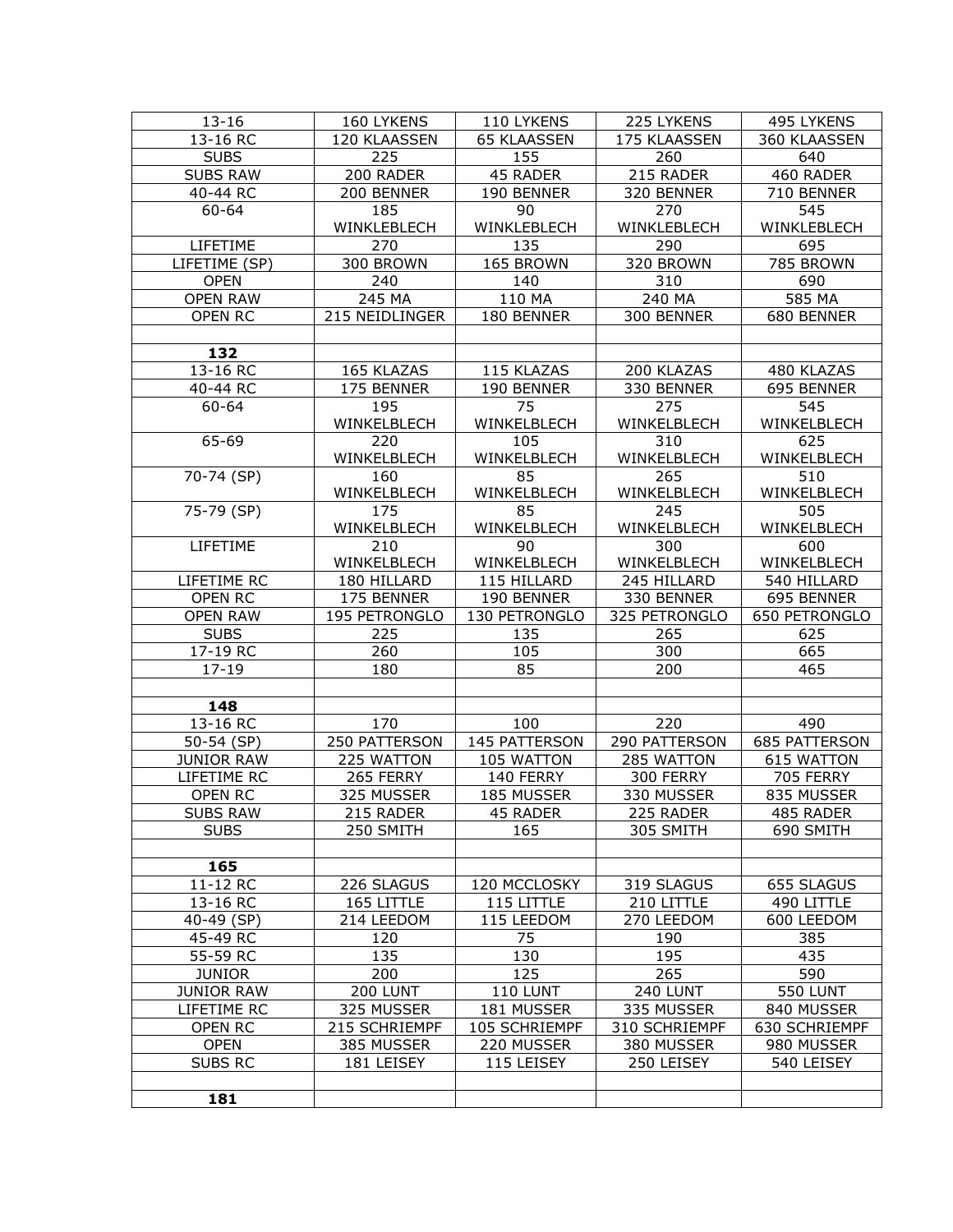| $11 - 12$               | 325 MCCLOSKY    | 150 MCCLOSKY | 305 MCCLOSKY         | 780 MCCLOSKY    |
|-------------------------|-----------------|--------------|----------------------|-----------------|
| 11-12 RC                | 255 MCCLOSKY    | 140 MCCLOSKY | 285 MCCLOSKY         | 680 MCCLOSKY    |
| <b>SUBS RC</b>          | 180             | 125          | 285                  | 590             |
|                         |                 |              |                      |                 |
| <b>SHW</b>              |                 |              |                      |                 |
| 13-16 RC                | 240 COHN        | 120 COHN     | 230 COHN             | 590 COHN        |
| 17-19 RC                | 259 COHN        | 132 COHN     | 270 COHN             | 661 COHN        |
| $40 - 44$               | 270 DECREE      | 240 DECREE   | 300 DECREE           | 810 DECREE      |
| 45-49                   | 270 DECREE      | 235 DECREE   | 305 DECREE           | 810 DECREE      |
| 45-49 RC                | 65 MARTZ        | 65 MARTZ     | 210 MARTZ            | 340 MARTZ       |
| <b>JUNIOR RC</b>        | 285 HALTEMAN    | 155 HALTEMAN | 350 HALTEMAN         | 790 HALTEMAN    |
| LIFETIME RC             | <b>242 OLAN</b> | 93 OLAN      | 253 OLAN             | <b>589 OLAN</b> |
| <b>NOVICE RC</b>        | 200 OLAN        | 100 OLAN     | 225 OLAN             | 525 OLAN        |
|                         |                 |              |                      |                 |
|                         |                 |              |                      |                 |
| <b>BENCH PRESS ONLY</b> |                 |              | <b>DEADLIFT ONLY</b> |                 |
|                         |                 |              |                      |                 |
| <b>WOMENS</b>           |                 |              | <b>WOMENS</b>        |                 |
| <b>DIVISIONS</b>        |                 |              | <b>DIVISIONS</b>     |                 |
| <b>BENCH</b>            |                 |              | <b>DEADLIFT</b>      |                 |
|                         |                 |              |                      |                 |
|                         |                 |              |                      |                 |
|                         |                 |              |                      |                 |
|                         |                 |              | 105                  |                 |
|                         |                 |              | <b>SUBS</b>          | 290 KASSEL      |
| 97                      |                 |              |                      |                 |
| 45-49                   | 115 NEWMAN      |              | 114                  |                 |
| LIFETIME                | 115 NEWMAN      |              | <b>POLICE</b>        | <b>160 IVAN</b> |
|                         |                 |              |                      | MILLER          |
| <b>OPEN</b>             | 100 NEWMAN      |              | 55-59 RAW            | 235 READ        |
|                         |                 |              |                      |                 |
|                         |                 |              | 123                  |                 |
|                         |                 |              | 17-19 RAW            | 160 ESSEL       |
| 105                     |                 |              | 40-44 RAW            | 320 BENNER      |
| 11-12 RAW               | 60 RYAN         |              | 55-59 RAW            | 205 READ        |
| LIFETIME                | 120             |              | <b>NOVICE RAW</b>    | 235 KLAASSEN    |
| <b>OPEN RAW</b>         | 145 BENNER      |              | <b>OPEN</b>          | 310             |
| <b>SUBS</b>             | 150 KASSEL      |              | <b>OPEN RAW</b>      | 300 BENNER      |
| 45-49 RAW               | 145 BENNER      |              | <b>SUBS</b>          | 310             |
| 50-54 RAW               | 130 BENNER      |              |                      |                 |
|                         |                 |              |                      |                 |
| 114                     |                 |              | 132                  |                 |
| 40-44 RAW               | 110-LONGSHORE   |              | 13-16 RAW            | 135             |
| 45-49 RAW               | 130 BENNER      |              | 40-44 RAW            | 330 BENNER      |
| 50-54 RAW               | 140-BENNER      |              | <b>OPEN RAW</b>      | 330 BENNER      |
| <b>SUBS RAW</b>         | 104 LONGSHORE   |              | <b>SUBS RAW</b>      | 220 KIRSTNER    |
| <b>OPEN RAW</b>         | 140 BENNER      |              | 65-69                | 315             |
|                         |                 |              |                      | WINKLEBLECH     |
|                         |                 |              |                      |                 |
| 123                     |                 |              | 148                  |                 |
|                         |                 |              | <b>SUBS RAW</b>      | 185 STAS        |
| 40-44 (SP)              | 165 BENNER      |              |                      |                 |
| 40-44 RAW               | 190 BENNER      |              | 13-16 RAW            | 303 MCCUSKER    |
| 45-49 RAW               | 160 MCMAHON     |              | $40 - 44$            | 270 LEEDOM      |
| OPEN (SP)               | 165 BENNER      |              | 45-49 RAW            | 300 TORRES      |
| <b>OPEN RAW</b>         | 180 BENNER      |              | <b>JUNIOR RAW</b>    | 255 NEGLEY      |
|                         |                 |              |                      |                 |
|                         |                 |              | 165                  |                 |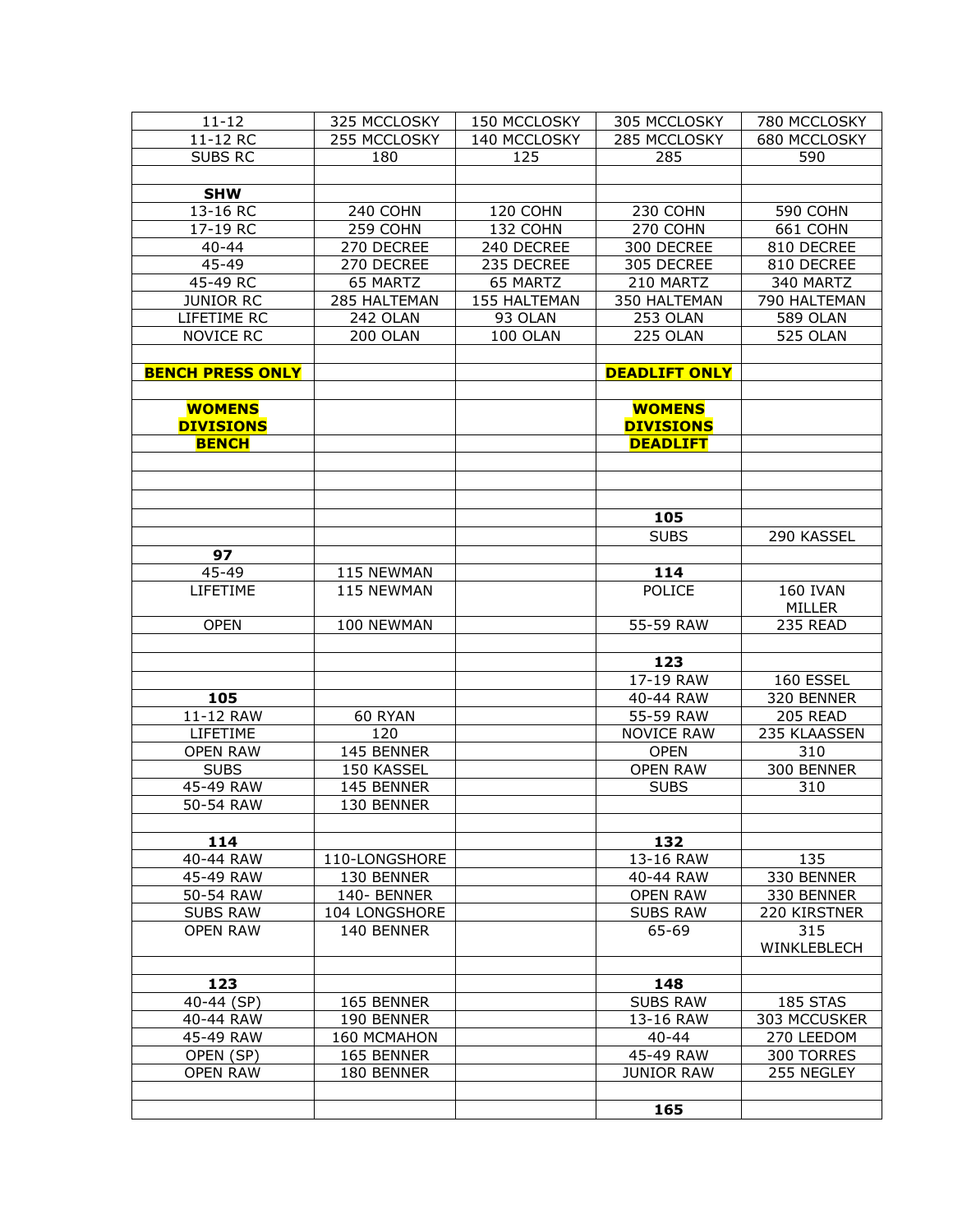| 132                     |                    |              | 11-12 RAW        | 135 MCCLOSKY  |
|-------------------------|--------------------|--------------|------------------|---------------|
| $13 - 16$               | 135 FEENEY         |              | 40-44 RAW        | 245 LEEDOM    |
| 13-16 RAW               | 65                 |              | 55-59 RAW        | 195           |
| OPEN (SP)               | 165 BENNER         |              | <b>SUBS RAW</b>  | 345 SMITH     |
| 40-44 (SP)              | 165 BENNER         |              | LIFETIME RAW     | 305           |
| 45-49 RAW               | 75 SELISKER        |              |                  |               |
| <b>SUBS RAW</b>         | 115 KIRSTNER       |              |                  |               |
|                         |                    |              |                  |               |
| 148                     |                    |              |                  |               |
| <b>OPEN RAW</b>         | 160 FEENEY         |              | 181              |               |
| <b>OPEN</b>             | 160                |              | 11-12 RAW        | 285 MCCLOSKEY |
| 40-44 RAW               | 145 BENIGNO        |              | 13-16 RAW        | 424 MCCLOSKEY |
| 55-59                   | 75                 |              | $17 - 19$        | 430 MCCLOSKEY |
| 55-59 RAW               | 120 SNYDER         |              | <b>OPEN RAW</b>  | 315 ONIMUS    |
| 60-64                   | 80                 |              |                  |               |
| 13-16 RAW               | 130 KLAZAS         |              | <b>POWERCURL</b> |               |
| $17 - 19$               | 160 FENNEY         |              | <b>WOMEN</b>     |               |
| 17-19 RAW               | 165                |              | 123              |               |
| LIFETIME RAW            | 160 FEENEY         |              | <b>OPEN</b>      | 70 ALBRIGHT   |
|                         |                    |              |                  |               |
| 165                     |                    |              |                  |               |
| LIFETIME RAW            | 130                |              | 148              |               |
| <b>SUBS RAW</b>         | 110 LEISEY         |              | <b>OPEN</b>      | 95 NEGLEY     |
|                         |                    |              |                  |               |
| 40-44 RAW<br>55-59 RAW  | 130 HERBERT<br>125 |              | <b>BENCH FOR</b> |               |
|                         |                    |              | <b>REPS</b>      |               |
| WOMEN'S 50-54 RAW       | 150 COX            |              | 105              |               |
| WOMEN'S 40-44 (SP)      | 126 LEEDOM         |              | $50 - 54$        |               |
|                         |                    |              |                  | 47- BENNER    |
|                         |                    |              |                  |               |
| 181                     |                    |              | 114              |               |
| 13-16 RAW               | 176 MCCLOSKEY      |              | <b>SUBS</b>      | 44-LONGSHORE  |
| <b>OPEN RAW</b>         | 155 KENNARD        |              | $40 - 44$        | 46-LONGSHORE  |
| 45-49 RAW               | 190 SIZER          |              | <b>OPEN</b>      | 48- BENNER    |
| POLICE/FIRE RAW         | 190 SIZER          |              | $45 - 49$        | 37- BENNER    |
| <b>OPEN RAW</b>         | 135 ONIMUS         |              | $50 - 54$        | 48-BENNER     |
|                         |                    |              |                  |               |
| <b>SHW</b>              |                    |              | 123              |               |
| LIFETIME                | 190                |              | <b>SUBS</b>      | 45-ALBRIGHT   |
| <b>OPEN</b>             | 190                |              | $40 - 44$        | 36-LONGSHORE  |
| 40-44                   | 240 DECREE         |              | 148              |               |
| 11-12 RAW               | 125 MCCLOSKY       |              | LIFETIME         | 49-FEENEY     |
| 13-16 RAW               | 95 KLEINSMITH      |              |                  |               |
| 50-54 RAW               | 145 COX            |              | 165              |               |
|                         |                    |              | <b>SUBS</b>      | 28-LEISEY     |
| <b>MEN POWERLIFTING</b> |                    |              |                  |               |
| 60                      |                    |              |                  |               |
| 9-10 RAW                | <b>50 VOSS</b>     | 30 VOSS      | 120 VOSS         | 200 VOSS      |
|                         |                    |              |                  |               |
| 80                      |                    |              |                  |               |
| 9-10 RAW                | 70 GUINAN          | 55 GUINAN    | 100 GUINAN       | 225 GUINAN    |
| 11-12 RAW               | 80 GUINAN          | 60 GUINAN    | 135 GUINAN       | 275 GUINAN    |
| 100                     |                    |              |                  |               |
| 11-12 RC                | 225 BOMBERGER      | 95 BOMBERGER | 200 BOMBERGER    | 520 BOMBERGER |
|                         |                    |              |                  |               |
| 114                     |                    |              |                  |               |
|                         |                    |              |                  |               |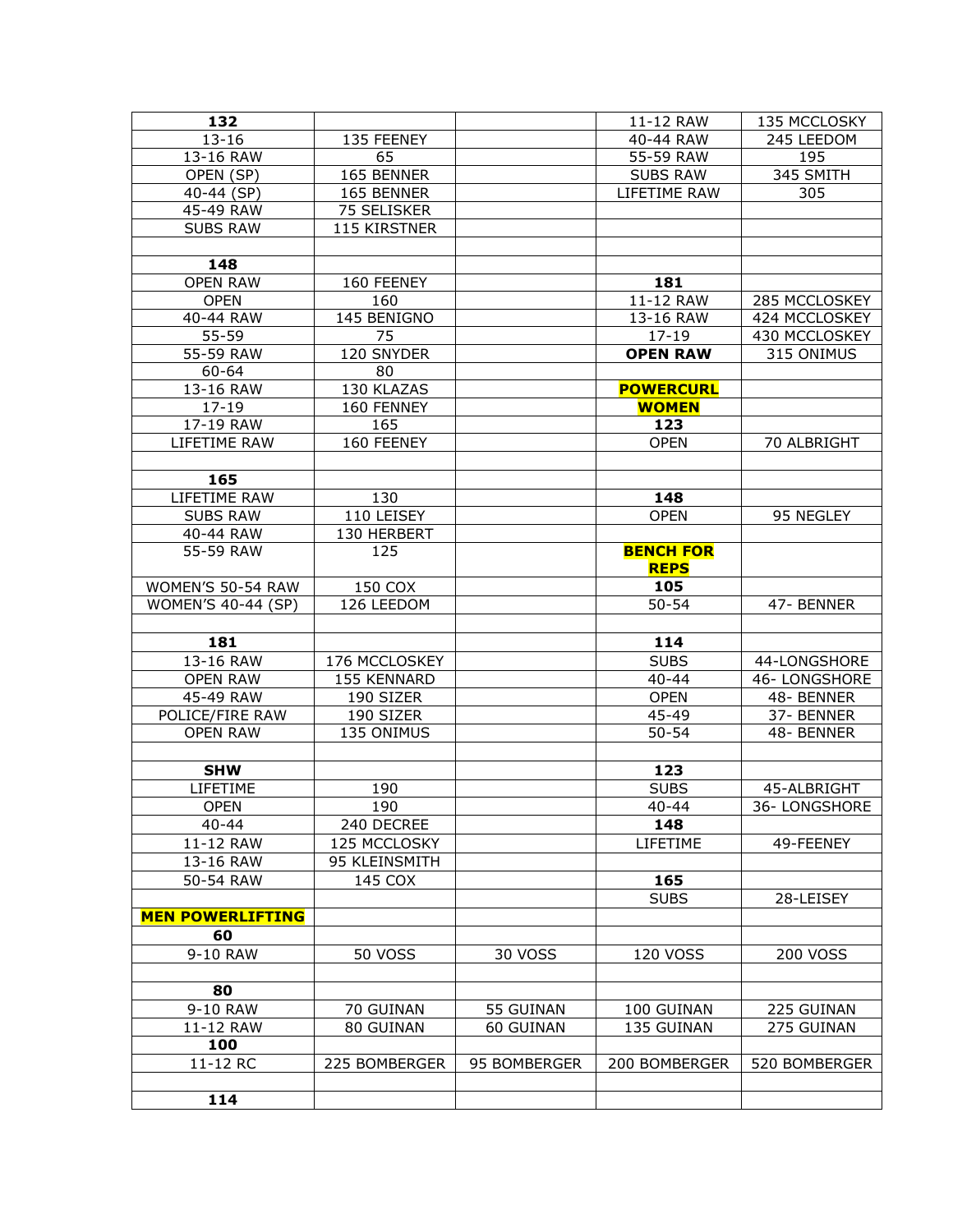| 13-16 RC              | 145 BRADDOCK      | 85 BRADDOCK              | 175 BRADDOCK             | 405 BRADDOCK                      |
|-----------------------|-------------------|--------------------------|--------------------------|-----------------------------------|
| 13-16 RAW             | <b>115 ORR</b>    | <b>75 ORR</b>            | <b>175 ORR</b>           | 365 ORR                           |
|                       |                   |                          |                          |                                   |
| 123                   |                   |                          |                          |                                   |
| LIFETIME              | 375               | 265                      | 430                      | 1035                              |
| $13 - 16$             | 325               | 155                      | 315                      | 755                               |
| 13-16 RAW             | 135 GUINAN        | 95 GUINAN                | 225 GUINAN               | 455 GUINAN                        |
| 13-16 RC              | 125 BRADDOCK      | 85 BRADDOCK              | 150 BRADDOCK             | 360 BRADDOCK                      |
| $17 - 19$             | 375               | 185                      | 140                      | 700                               |
| 17-19 RC              | 255 MORRISON      | 240 MORRISON             | 350                      | 820 MORRISON                      |
| 40-44 RC              | 385 ZEOLLA        | 190 ZEOLLA               | 400 ZEOLLA               | 975 ZEOLLA                        |
|                       | 130 HOUK          |                          |                          |                                   |
| 9-10 RC               |                   | 95 HOUK                  | 190 HOUK                 | 415 HOUK                          |
| $11 - 12$             | 310 MCCLOSKY      | 170 MCCLOSKY             | 355 MCCLOSKY             | 835 MCCLOSKY                      |
|                       |                   |                          |                          |                                   |
| 132                   |                   |                          |                          |                                   |
| <b>JUNIOR</b>         | 340 MOLINARO      | 225 MOLINARO             | 390 MOLINARO             | 955 MOLINARO                      |
| $13 - 16$             | 410 MCCLOSKY      | 230 MCCLOSKY             | 475 MCCLOSKY             | 1115 MCCLOSKY                     |
| 13-16 (SP)            | 350 GERSHWIN      | 290 GERSHWIN             | 360 GERSHWIN             | 1000 GERSHWIN                     |
| 13-16 RC              | 300 BOMBERGER     | 125 BOMBERGER            | 297 FOLTZ                | 655 BOMBERGER                     |
| $17 - 19$             | 315               | 200                      | 400                      | 915                               |
| 17-19 RC              | 300               | 185                      | 325                      | 810                               |
| $11 - 12$             | 187 CARAFANO      | 99 CARAFANO              | 226 CARAFANO             | 512 CARAFANO                      |
| 40-44 RC              | 315 WALKER        | 205 WALKER               | 400 WALKER               | 920 WALKER                        |
|                       |                   |                          |                          |                                   |
| 148                   |                   |                          |                          |                                   |
| 11-12 RC              | 140 HERBERT III   | 105 HERBERT III          | 200 HERBERT III          | 445 HERBERT III                   |
| $13 - 16$             | 420               | 230                      | 450                      | 1100                              |
| 13-16 (SP)            | 350 HEILMAN       | 200 HEILMAN              | 405 HEILMAN              | 955 HEILMAN                       |
|                       |                   |                          |                          |                                   |
|                       |                   |                          |                          |                                   |
| 13-16 RC              | 315               | 240                      | 400                      | 955                               |
| 17-19                 | 375               | 240                      | 405                      | 1010                              |
| 17-19 RC              | 275 MORANTZ       | 165 MORANTZ              | 335 MORANZ               | 775 MORANTZ                       |
| 17-19 RC              | 375               | 260 COVER                | 435 COVER                | 1010 COVER                        |
| 45-49 RC              | 360 SNYDER        | 205 SNYDER               | 420 SNYDER               | 985 SNYDER                        |
| $50 - 54$             | 330               | 210                      | 350                      | 890                               |
| <b>JUNIOR</b>         | 455 CROWE         | 305 CROWE                | 500 CROWE                | 1235 CROWE                        |
| <b>JUNIOR RC</b>      | 325               | 240                      | <b>405 MCWILLIAMS</b>    | 970                               |
|                       | <b>MCWILLIAMS</b> | <b>MCWILLIAMS</b>        |                          | MCWILLIAMS                        |
| LIFETIME              | 455               | 325                      | 500                      | 1235                              |
| LIFETIME (SP)         | 415 STIPA         | 265 STIPA                | 420 STIPA                | 1100 STIPA                        |
| LIFETIME RC           | 365 JAMES         | 260 NEUROHR              | 450 JAMES                | 1040 JAMES                        |
| NOVICE RC             | 155 GEOGARAS      | 150 GEOGARAS             | 225 GEOGARAS             | 530 GEOGARAS                      |
| <b>OPEN</b>           | 445               | 315                      | 450                      | 1140                              |
| OPEN (SP)             | 415 STIPA         | 265 STIPA                | 455 JAMES                | 1100 STIPA                        |
| OPEN RC               | 380               | 260                      | 450 JAMES                | 1040 JAMES                        |
| <b>SUBS</b>           | 440               | 300                      | 470                      | 1160                              |
| <b>SUBS RC</b>        | 355 JAMES         | 220 JAMES                | 455 JAMES                | 1039 JAMES                        |
|                       |                   |                          |                          |                                   |
| 165                   |                   |                          |                          |                                   |
| $13 - 16$             | 395               | 250                      | 405                      | 1045                              |
| 13-16 (SP)            | 248 GORDON        | 143 GORDON               | 314 GORDON               | 705 GORDON                        |
| 13-16 RC              | 300 BOMBERGER     | 180 STRATTON             | 375 KLAASSEN             | 835 KLAASSEN                      |
| $17 - 19$             | 545               | 285                      | 475                      | 1305                              |
| 17-19 (SP)            | 460               | 220                      | 480                      | 1160                              |
|                       | <b>RICHARDSON</b> | RICHARDSON               | <b>RICHARDSON</b>        | RICHARDSON                        |
| 17-19 RC<br>17-19 RAW | 465<br>385 KELLY  | 295 DIDIANO<br>260 KELLY | 550 DIDIANO<br>485 KELLY | 1295 DIDIANO<br><b>1130 KELLY</b> |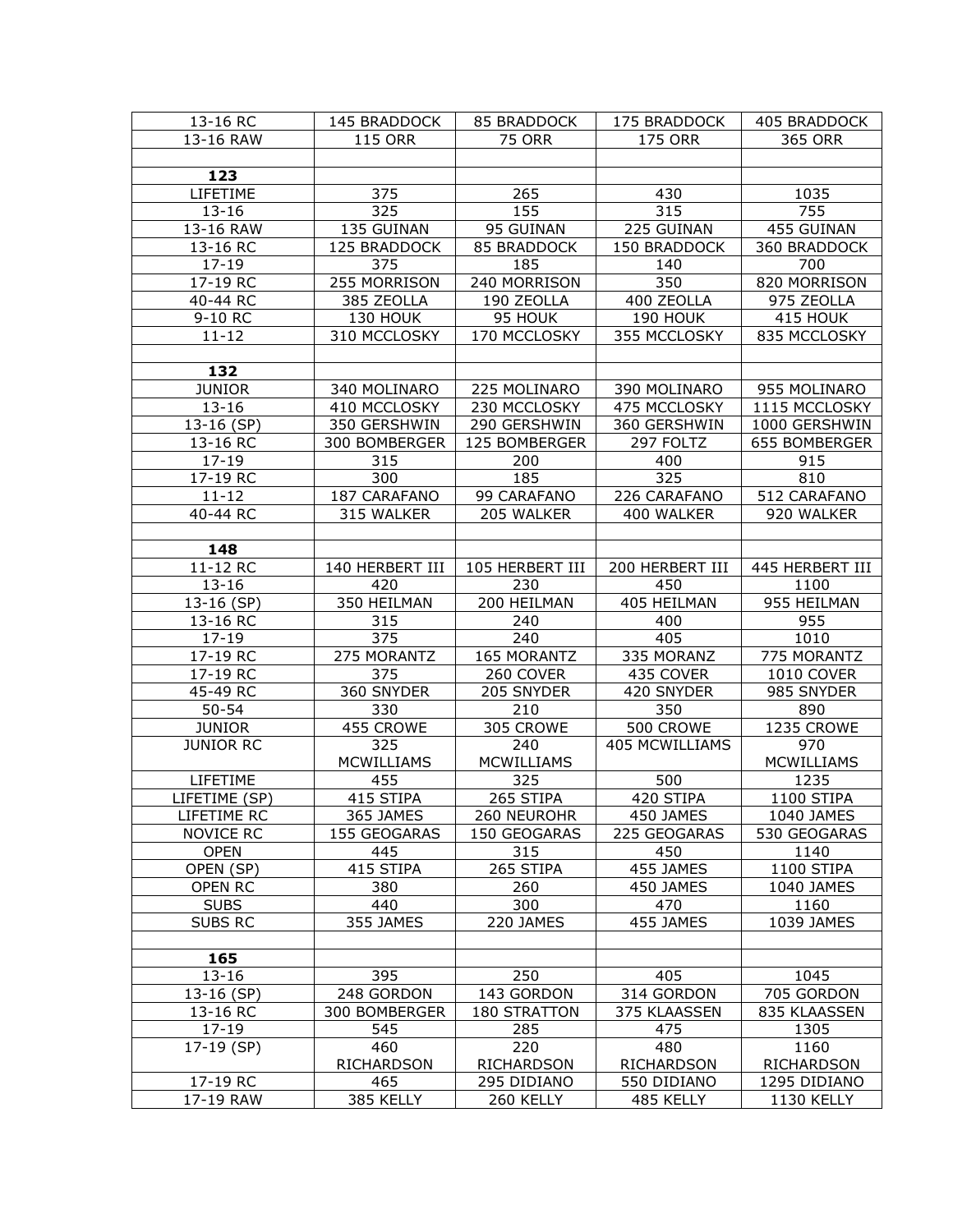| $40 - 44$         | 530 STIRES        | 385 MONK JR        | 525 STIRES     | 1415 STIRES       |
|-------------------|-------------------|--------------------|----------------|-------------------|
| 40-44 RC          | 425 STIPA         | 290 STIPA          | 410 HEIMBACH   | 1120 STIPA        |
| 40-44 RAW         | 275 LEUCHTER      | 275 LEUCHTER       | 430 LEUCHTER   | 980 LEUCHTER      |
| 45-49             | 470               | 275                | 565            | 1310              |
| 45-49 RC          | 347 HEIMBACH      | 265                | 410            | 996 HEIMBACH      |
|                   |                   |                    | CANTRAMBONE    |                   |
| $50 - 54$         | 375               | 235                | 360            | 970               |
| 50-54 RC          | 315               | 50                 | 405            | 770               |
| 60-64 RC          | 360 GRIFFITH      | 200 GRIFFITH       | 260 GRIFFITH   | 920 GRIFFITH      |
| 65-69             | 290 WOLFF         | 190 WOLFF          | 385 WOLFF      | 865 WOLFF         |
| 65-69 (SP)        | 315 CONWAY        | 185 CONWAY         | 390 CONWAY     | 890 CONWAY        |
| <b>JUNIOR</b>     | 540 BARNES        | 330 BARNES         | 560 BARNES     | 1420 BARNES       |
| JUNIOR (SP)       | 410 KLAASSEN      | 250 KLAASSEN       | 500 KLAASSEN   | 1160 KLAASSEN     |
| <b>JUNIOR RC</b>  | 475 DIDIANO       | 325 DIDIANO        | 555 DIDIANO    | 1355 DIDIANO      |
| LIFETIME          | 545               | 420                | 560            | 1420              |
| LIFETIME RC       | 470 CROWE         | 345 CROWE          | 610 HART       | 1365 CROWE        |
| <b>NOVICE</b>     | 440               | 240                | 440            | 1140              |
| <b>OPEN</b>       | 470               | 350                | 460            | 1280              |
| OPEN (SP)         | 425 STIPA         | 285 STIPA          | 445 STIPA      | 1155 STIPA        |
| <b>OPEN RAW</b>   | 440               | 300 HART           | 620 HART       | <b>1340 HART</b>  |
|                   | DELSIGNORE        |                    |                |                   |
| <b>OPEN RC</b>    | 429 STIPA         | <b>300 HART</b>    | 610 HART       | <b>1335 HART</b>  |
| <b>SUBS</b>       | 425               | 320                | 470            | 1280              |
| <b>SUBS RC</b>    | 319               | 325                | 450 NICASTRO   | 1085              |
|                   |                   |                    |                |                   |
| 181               |                   |                    |                |                   |
| $11 - 12$         | 260 BROWN         | 175 BROWN          | 275 BROWN      | 710 BROWN         |
| $13 - 16$         | 535 MCCLOSKY      | 275 MCCLOSKY       | 475 MCCLOSKY   | 1285 MCCLOSKY     |
| 13-16 (SP)        | 360               | 145                | 380            | 875               |
|                   | CHRISTENSEN       | <b>CHRISTENSEN</b> | CHRISTENSEN    | CHRISTENSEN       |
| 13-16 RC          | 290 STOUDT        | 175 STOUDT         | 375 MONTANEZ   | 805 STOUDT        |
| $17 - 19$         | 485               | 330 ELLIS          | 515            | 1220              |
| 17-19 RAW         | 405 ROESHOT       | 285 ROESHOT        | 460 ROESHOT    | 1150 ROESHOT      |
| 17-19 RC          | 450 BOMBERGER     | 325 ELLIS          | 525 DESTAFANO  | 1225              |
|                   |                   |                    |                | <b>DESTAFANO</b>  |
| $40 - 44$         | 551               | 325                | 580            | 1394              |
| 40-44 RC          | 440               | 260                | 315            | 1005              |
| 45-49             | 545 LAWSON        | 340 LAWSON         | 550 LAWSON     | 1410 LAWSON       |
| 45-49 (SP)        | 485 CATINA        | 265 CATINA         | 465 CATINA     | 1205 CATINA       |
| 45-49 RC          | 335.              | 280                | 445 FILES      | 1035              |
| $50 - 54$         | 550 DERISI        | 315 DERISI         | 555 CONWAY     | 1415 CONWAY       |
| 50-54 (SP)        | 430 GALLAGHER     | 270 GALLAGHER      | 555 GALLAGHER  | 1255              |
|                   |                   |                    |                | <b>GALLAGHER</b>  |
| 50-54 RC          | 470               | 320                | 515            | 1305              |
| 55-59             | 545 DERISI        | 310 DERISI         | 540 CONWAY     | 1335 DERISI       |
| $60 - 64$ (SP)    | 505 DERISI        | 310 DERISI         | 515 DERISI     | 1330 DERISI       |
| 60-64 RC          | 385 DENNISON      | 185 DENNISON       | 540 DENNISON   | 1110 DENNISON     |
| 65-69 (SP)        | 455 DENNISON      | 225 DENNISON       | 555 DENNISON   | 1235 DENNISON     |
| 70-74 RAW         | <b>235 OHR</b>    | <b>175 OHR</b>     | <b>250 OHR</b> | 660 OHR           |
| 75-79 RAW         | 295 DICKERSON     | 230 DICKERSON      | 355 DICKERSON  | 880 DICKERSON     |
| 75-79 RC          | 295 DICKERSON     | 230 DICKERSON      | 355 DICKERSON  | 880 DICKERSON     |
| <b>JUNIOR</b>     | 400               | 210                | 425            | 1035              |
| <b>JUNIOR RC</b>  | 620               | 325                | 610            | 1515              |
|                   | <b>RICHARDSON</b> |                    | RICHARDSON     | <b>RICHARDSON</b> |
| <b>JUNIOR RAW</b> | 340 COOMBE        | 275 COOMBE         | 430 COOMBE     | 1045 COOMBE       |
| LIFETIME          | 535               | 375                | 575            | 1480              |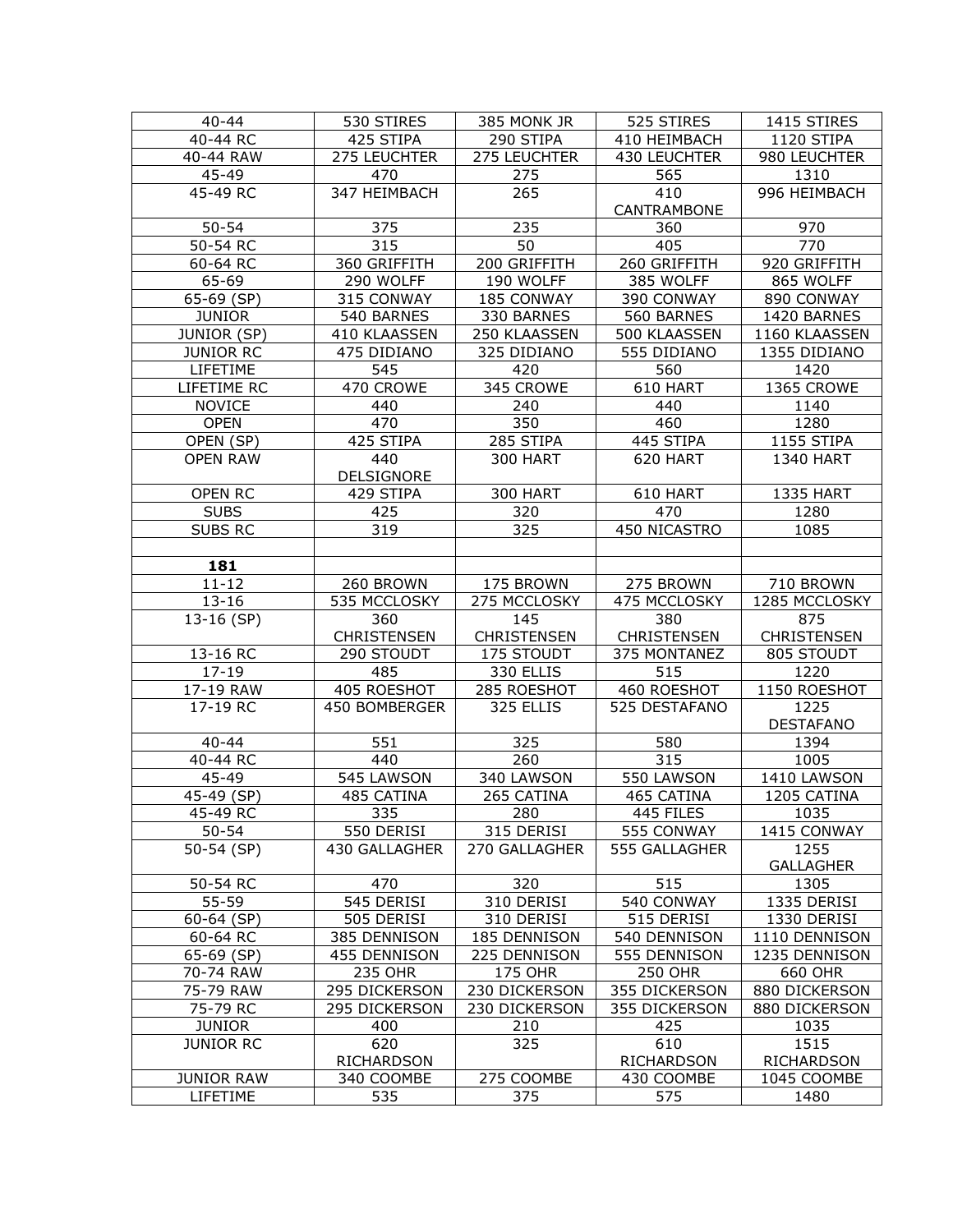| LIFETIME (SP)             | 430 GALLAGHER       | 270 GALLAGHER     | 555 GALLAGHER       | 1255                |
|---------------------------|---------------------|-------------------|---------------------|---------------------|
|                           |                     |                   |                     | <b>GALLAGHER</b>    |
| LIFETIME RC               | 425 PRIOR           | 325 DITZLER       | 500 DITZLER         | 1200 DITZLER        |
| <b>NOVICE</b>             | 463                 | 319               | 435                 | 1218                |
| <b>NOVICE RC</b>          | 300                 | 215               | 360                 | 875                 |
| <b>OPEN</b>               | 450 OLSEN           | 255 OLSEN         | 575 OLSEN           | 1280 OLSEN          |
| <b>OPEN RAW</b>           | 410 MILLER          | 330 MILLER        | 600 MILLER          | 1340 MILLER         |
| OPEN RC                   | <b>520 ROCK</b>     | <b>360 ROCK</b>   | 600 ROCK            | 1440 ROCK           |
| POLICE                    | 550                 | 340               | 550 CONWAY          | 1415 CONWAY         |
| <b>SUBS</b>               | 440                 | 350               | 475                 | 1165                |
| SUBS RC                   | 480 KADLE           | 330 KADLE         | 580 KADLE           | 1385 KADLE          |
| 198                       |                     |                   |                     |                     |
|                           |                     |                   |                     |                     |
| $13 - 16$                 | 475                 | 285               | 510 SPACE           | 1235                |
| 13-16 RC                  | 450 DEL NANO        | 255 STOUDT        | 550 DEL NANO        | 1245 DEL NANO       |
| $17 - 19$                 | 485                 | 315               | 520                 | 1320                |
| 17-19 (SP)                | 395 MOSELY          | 300 MOSELY        | 420 THOMAS          | 1065 MOSLEY         |
| 17-19 RC                  | <b>585 LANG</b>     | 320<br>RICHARDSON | 525 LANG            | 1380 LANG           |
| 17-19 RAW                 | 405 ROESHOT         | 300 ROESHOT       | 470 ROESHOT         | 1175 ROESHOT        |
| $40 - 44$                 | 500                 | 355               | 480                 | 1335                |
| 40-44 RC                  | 550 KLIEFOTH        | 335 ROTONDO       | 550 ROTONDO         | 1405 ROTONDO        |
| 40-44 SP                  | 475 DONATI          | 315 DONATI        | 510 DONATI          | 1300 DONATI         |
| 45-49                     | 535                 | 350               | 610                 | 1445                |
| $\overline{45} - 49$ (SP) | 500 CATINA          | 250 CATINA        | 470 CATINA          | 1220 CATINA         |
| 45-49 RC                  | 535 KLIEFOTH        | 325 MASCIO        | 500 KLIEFOTH        | 1350 KLIEFOTH       |
| $50 - 54$                 | 440                 | 300               | 505                 | 1220                |
| $\overline{50}$ -54 RC    | 440 MASCIO          | 315 MASCIO        | 475 MASCIO          | 1230 MASCIO         |
| 50-54 RAW                 | 330 CATINA          | 200 CATINA        | 320 CATINA          | 850 CATINA          |
| 55-59                     | 480                 | 275               | 510                 | 1230                |
| 55-59 RC                  | 415                 | 240               | 605 ROSENSTERN      | 1260                |
|                           | <b>ROSENSTERN</b>   | <b>ROSENSTERN</b> |                     | <b>ROSENSTERN</b>   |
| 60-64                     | 440 ROSENFIELD      | 315 ROSENFIELD    | 485 ROSENFIELD      | 1230                |
|                           |                     |                   |                     | <b>ROSENFIELD</b>   |
| 60-64 RAW                 | 390 BARRY           | 200 BARRY         | 430 BARRY           | 1020 BARRY          |
| 65-69                     | 290                 | 255               | 300                 | 840                 |
| 65-69 RAW                 | 405 BAYER           | 190 BAYER         | 500 BAYER           | 1095 BAYER          |
| 65-69 RC                  | 485 BAYER           | 205 BAYER         | 520 BAYER           | <b>1210 BAYER</b>   |
| <b>JUNIOR</b>             | 530 DESTAFANO       | 315               | 560 DESTAFANO       | 1365                |
|                           |                     |                   |                     | <b>DESTAFANO</b>    |
| <b>JUNIOR RAW</b>         | 500 CAPARONI        | 285 CAPARONI      | 605 CAPARONI        | 1390 CAPARONI       |
| JUNIOR (SP)               | 400                 | 308 HAMMOND       | 460                 | 1110                |
|                           | <b>DIFFENDERFER</b> |                   | <b>DIFFENDERFER</b> | <b>DIFFENDERFER</b> |
| <b>JUNIOR RC</b>          | 610                 | 320               | 620                 | 1505                |
|                           | RICHARDSON          |                   | <b>RICHARDSON</b>   | RICHARDSON          |
| LIFETIME                  | 625                 | 370               | 610                 | 1530                |
| LIFETIME (SP)             | 375 HAMMOND         | 315 GREGORY       | 480 GREGORY         | 1145 GREGORY        |
| LIFETIME RC               | 625                 | 350 MANGINE       | 620                 | 1525                |
|                           | RICHARDSON          |                   | RICHARDSON          | RICHARDSON          |
| <b>NOVICE RAW</b>         | 305 TERRY           | 215 TERRY         | 415 TERRY           | 935 TERRY           |
| <b>NOVICE RC</b>          | 325                 | 335 JACKSON       | 400                 | 960                 |
| <b>OPEN</b>               | 715 RODRIGUEZ       | 400 RODRIGUEZ     | 670 RODRIGUEZ       | 1785                |
|                           |                     |                   |                     | RODRIGUEZ           |
| OPEN (SP)                 | 500 DONATI          | 435 WITTWAY       | 525 DONATI          | 1370 DONATI         |
| <b>OPEN RAW</b>           | 540 RAYMER          | 355 RAYMER        | 560 RAYMER          | 1455 RAYMER         |
| OPEN RC                   | 610                 | 375 RAYMER        | 620                 | 1505                |
|                           | RICHARDSON          |                   | <b>RICHARDSON</b>   | <b>RICHARDSON</b>   |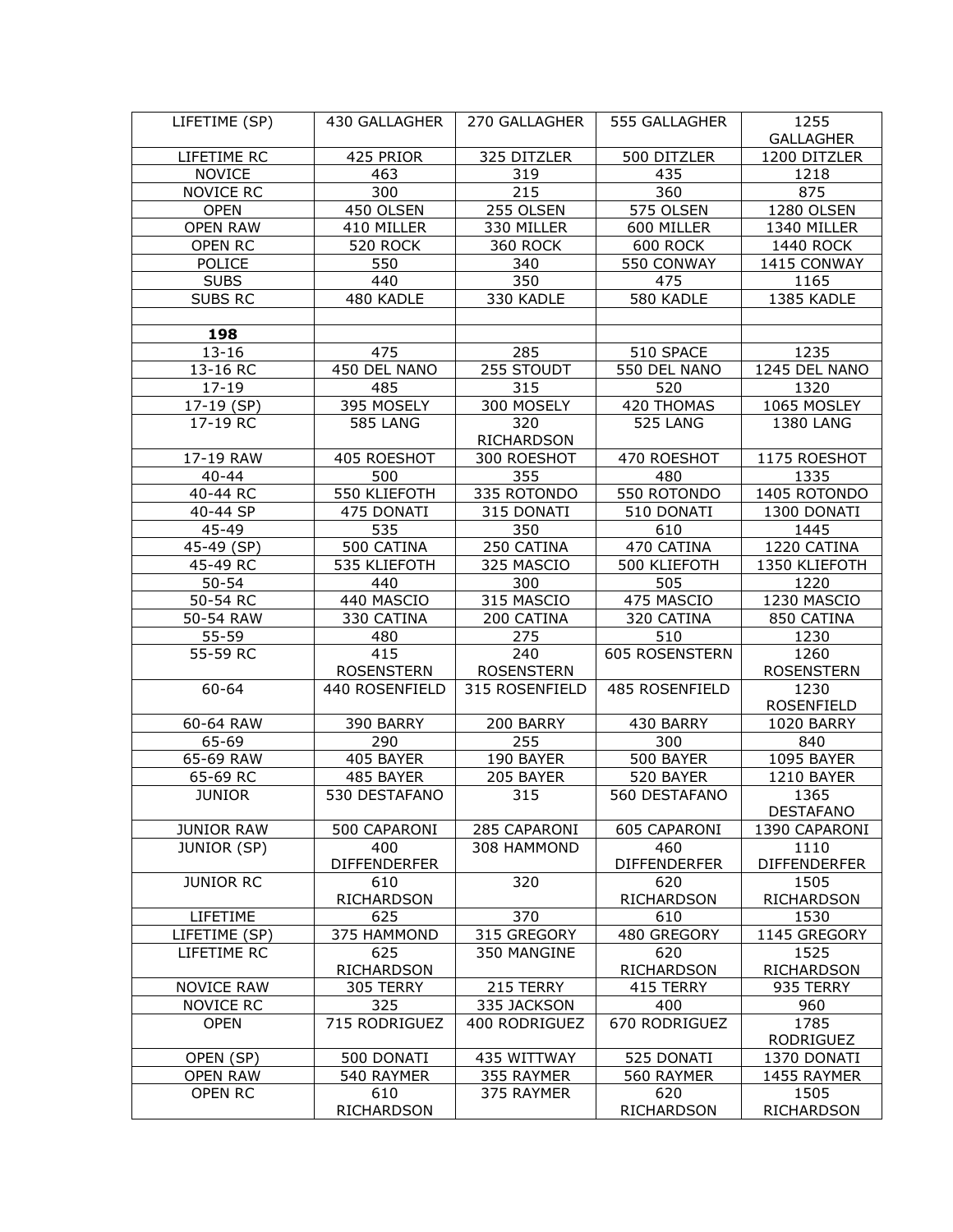| POLICE             | 550               | 375              | 555              | 1430              |
|--------------------|-------------------|------------------|------------------|-------------------|
| <b>SUBS</b>        | 605               | 375              | 580              | 1540              |
| SUBS (SP)          | 500 DONATI        | 375 DONATI       | 525 DONATI       | 1370 DONATI       |
| <b>SUBS RAW</b>    | <b>300 MARA</b>   | 300 MARA         | 340 MARA         | 940 MARA          |
| <b>SUBS RC</b>     | 500 KADLE         | 350              | 570 KADLE        | 1420              |
|                    |                   |                  |                  |                   |
| 220                |                   |                  |                  |                   |
| 11-12 RC           | 270               | 140              | 335              | 745               |
| $13 - 16$          | 445               | 245              | 465              | 1155              |
| 13-16 (SP)         | 435 MURRAY        | 240 MURRAY       | 475 MURRAY       | 1150 MURRAY       |
| 13-16 RC           | 405 COOK          | 225 MOYER        | 420 COOK         | 1030 COOK         |
| $17 - 19$          | 515               | 325              | 520              | 1310              |
| 17-19 RC           | 485 ELLIS         | 365 ELLIS        | 555 HOLLINGER    | 1365 ELLIS        |
| $40 - 44$          | 650               | 450 BLOUGH       | 650              | 1710              |
| 40-44 (SP)         | 425 DITMER        | 380 DITMER       | 525 DITMER       | 1330 DITMER       |
| 40-44 RC           | 650 KLIEFOTH      | 380 MILLER       | 585 KLIEFOTH     | 1585 KLIEFOTH     |
| 45-49              | 550 BLOUGH        | 500 GORDON       | 640 BLOUGH       | 1635 BLOUGH       |
| 45-49 RC           | 365 YARNELL       | 310 YARNELL      | 535 YARNELL      | 1210 YARNELL      |
| 50-54 RC           | 440 JONES         | 315 LHOTA        | <b>455 JONES</b> | 1175 JONES        |
| 50-54 RAW          | 330 MISORSKI      | 185 MISORSKI     | 335 MISORSKI     | 850 MISORSKI      |
| 55-59              | 400               | 225              | 350              | 950               |
| 55-59 RC           | 425               | <b>235 JONES</b> | 560 ROSENSTERN   | 1215              |
|                    | <b>ROSENSTERN</b> |                  |                  | <b>ROSENSTERN</b> |
| 60-64 RAW          | 460 BARRY         | 225 BARRY        | 490 BARRY        | 1175 BARRY        |
| 60-64 RC           | 500 BARRY         | 225 BARRY        | 490 BARRY        | 1215 BARRY        |
| 65-69 RC           | 350 JONES         | <b>200 JONES</b> | 350 JONES        | <b>900 JONES</b>  |
| <b>JUNIOR</b>      | 625               | 400              | 610              | 1635              |
| <b>JUNIOR (SP)</b> | 575 ELLIS         | 420 ELLIS        | 575 ELLIS        | 1575 ELLIS        |
| <b>JUNIOR RAW</b>  | 430 KRAMMER       | 305 KRAMMER      | 500 KRAMMER      | 1235 KRAMMER      |
| <b>JUNIOR RC</b>   | 550 ELLIS         | 395 ELLIS        | 600 HOLLINGER    | 1500 ELLIS        |
| LIFETIME           | 700 MURPHY        | 430              | 720 MURPHY       | 1800 MURPHY       |
| LIFETIME (SP)      | 520 DONATI        | 385 DONATI       | 507-BURNE        | 1410 DONATI       |
| LIFETIME RC        | <b>505 REED</b>   | 370 REED         | <b>605 REED</b>  | 1435 REED         |
| <b>NOVICE</b>      | 435               | 365              | 440              | 1240              |
| <b>NOVICE RC</b>   | 350 DONATI        | 250 DONATI       | 405 DONATI       | 1005 DONATI       |
| <b>OPEN</b>        | 700 MURPHY        | 425              | 720 MURPHY       | 1800 MURPHY       |
| OPEN (SP)          | 500 DONATI        | 385 DONATI       | 605 CLARK        | 1415 DONATI       |
| <b>OPEN RAW</b>    | 420 MARA          | 275 MARA         | <b>500 MARA</b>  | <b>1195 MARA</b>  |
| <b>OPEN RC</b>     | 650 KLIEFOTH      | 396 MCDONNELL    | 617 MCDONNELL    | 1653              |
|                    |                   |                  |                  | <b>MCDONNELL</b>  |
| <b>SUBS</b>        | 700 MURPHY        | 405 MURPHY       | 720 MURPHY       | 1800 MURPHY       |
| SUBS (SP)          | 520 DONATI        | 385 DONATI       | 535 DONATI       | 1415 DONATI       |
| <b>SUBS RC</b>     | 530               | 370 MILLER       | 611              | 1438              |
|                    |                   |                  |                  |                   |
| 242                |                   |                  |                  |                   |
| 13-16 RC           | 345 MCDONALD      | 150 MCDONALD     | 350 MCDONALD     | 845 MCDONALD      |
| $17 - 19$          | 525               | 275              | 475              | 1275              |
| 17-19 (SP)         | 350 GRIFFITH      | 190 GRIFFITH     | 440 GRIFFITH     | 980 GRIFFITH      |
| 17-19 RC           | 525               | 330              | 600 PERSICHETTI  | 1425              |
|                    | PERSICHETTI       |                  |                  | PERSICHETTI       |
| <b>JUNIOR</b>      | 620 RAIKE         | 425 RAIKE        | 625 RAIKE        | 1670 RAIKE        |
| <b>JUNIOR RC</b>   | 560 FRITZINGER    | 355 FRITZINGER   | 615 FRITZINGER   | 1530              |
|                    |                   |                  |                  | <b>FRITZINGER</b> |
| <b>JUNIOR RAW</b>  | 365 LEONARD       | 265 LEONARD      | 420 LEONARD      | 1135 LEONARD      |
| LIFETIME           | 660               | 435 JONES        | 610              | 1625              |
| LIFETIME (SP)      | 615 HESS          | 450 HESS         | <b>525 HESS</b>  | 1590 HESS         |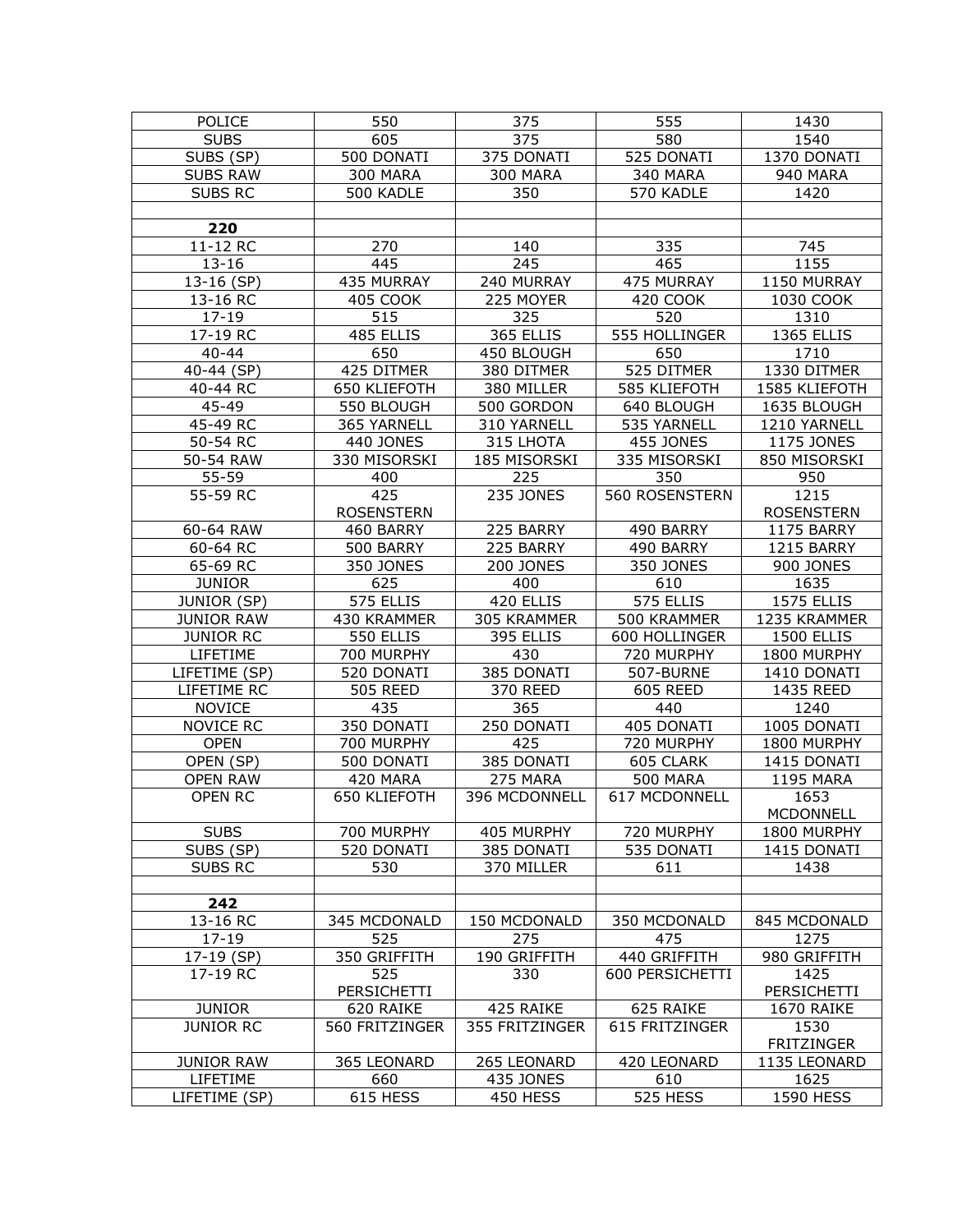| $40 - 44$<br>450<br>330<br>490<br>1270<br>570 KILLICH<br>605 OLIVER<br>1470 OLIVER<br>40-44 RC<br>375 RAMBERGER<br>$50 - 54$<br>455 SIMMONS<br>380 SIMMONS<br>505 SIMMONS<br>1325 SIMMONS<br>50-54 RAW<br>355 STOVER<br>255 STOVER<br>405 STOVER<br>1015 STOVER<br>55-59 RC<br><b>500 BECK</b><br>1225 BECK |  |
|-------------------------------------------------------------------------------------------------------------------------------------------------------------------------------------------------------------------------------------------------------------------------------------------------------------|--|
|                                                                                                                                                                                                                                                                                                             |  |
|                                                                                                                                                                                                                                                                                                             |  |
|                                                                                                                                                                                                                                                                                                             |  |
|                                                                                                                                                                                                                                                                                                             |  |
| 450 BECK<br>335                                                                                                                                                                                                                                                                                             |  |
| 225 SHERK<br>115 SHERK<br>650 SHERK<br>60-64 RC<br>310 SHERK                                                                                                                                                                                                                                                |  |
| $70 - 74$<br>110<br>560<br>190<br>260                                                                                                                                                                                                                                                                       |  |
| EBERHARDINGER<br>EBERHARDINGER<br>EBERHARDINGER<br>EBERHARDINGER                                                                                                                                                                                                                                            |  |
| <b>NOVICE</b><br>450<br>330<br>490<br>1270                                                                                                                                                                                                                                                                  |  |
| 352 MILLER<br>490 MILLER<br><b>NOVICE RC</b><br>413 MILLER<br>1255 MILLER                                                                                                                                                                                                                                   |  |
| <b>OPEN</b><br>660<br>365<br>600<br>1625                                                                                                                                                                                                                                                                    |  |
| 460 MCALLISTER<br>OPEN (SP)<br>615 HESS<br>556 MCALLISTER<br>1590 HESS                                                                                                                                                                                                                                      |  |
| OPEN RC<br>650 JAYNE<br>441 RACE<br>661 AMBROSE<br>1669 AMBROSE                                                                                                                                                                                                                                             |  |
| <b>SUBS</b><br>640<br>440<br>660<br>1740                                                                                                                                                                                                                                                                    |  |
| 380 MILLER<br><b>SUBS RC</b><br>523 WEST<br>645 SAMUELS<br>1445 SAMUEL                                                                                                                                                                                                                                      |  |
| SUBS (SP)<br>515 DONATI<br>380 DONATI<br>535 DONATI<br>1400 DONATI                                                                                                                                                                                                                                          |  |
| POLICE/FIRE/MILT.<br>690 SHANNON<br>435 SHANNON<br>660 SHANNON<br>1785 SHANNON                                                                                                                                                                                                                              |  |
| (SP)                                                                                                                                                                                                                                                                                                        |  |
|                                                                                                                                                                                                                                                                                                             |  |
| 275                                                                                                                                                                                                                                                                                                         |  |
| 545<br>275<br>1225<br>$13 - 16$<br>405                                                                                                                                                                                                                                                                      |  |
| 455<br>325<br>475<br>13-16 RC<br>1160                                                                                                                                                                                                                                                                       |  |
| 510<br>545<br>1355<br>$17 - 19$<br>300                                                                                                                                                                                                                                                                      |  |
| 17-19 RC<br>600<br>530 PLUTE<br>400<br>1425                                                                                                                                                                                                                                                                 |  |
| 565<br>490<br>1570<br>$40 - 44$<br>600                                                                                                                                                                                                                                                                      |  |
| 40-44 RAW<br>360 GATES<br>250 GATES<br>440 GATES<br>1050 GATES                                                                                                                                                                                                                                              |  |
| 40-44 RC<br>485 LINTON<br>335 LINTON<br>550 LINTON<br>1270 LINTON                                                                                                                                                                                                                                           |  |
| 45-49<br>560<br>450<br>610<br>1620                                                                                                                                                                                                                                                                          |  |
| 45-49 RC<br>475 VELLUCCI<br>390 VELLUCCI<br>570 VELLUCCI<br>1435 VELLUCCI                                                                                                                                                                                                                                   |  |
| 50-54 RC<br>450 VELLUCCI<br>360 VELLUCCI<br>615 VELLUCCI<br>1425 VELLUCCI                                                                                                                                                                                                                                   |  |
| 50-54 RAW<br>400 HENDERSON<br>300 HENDERSON<br>445 HENDERSON<br>1145                                                                                                                                                                                                                                        |  |
| <b>HENDERSON</b>                                                                                                                                                                                                                                                                                            |  |
| 55-59 (SP)<br>375 EVANS<br>335 EVANS<br>425 EVANS<br><b>1135 EVANS</b>                                                                                                                                                                                                                                      |  |
| <b>JUNIOR</b><br>700 MOYER<br>400 MOYER<br>665 MOYER<br>1765 MOYER                                                                                                                                                                                                                                          |  |
| JUNIOR (SP)<br>259 GRIFFITH<br>418 GRIFFITH<br>545 GRIFFITH<br>1223 GRIFFITH                                                                                                                                                                                                                                |  |
| <b>JUNIOR RC</b><br>520<br>345 NEAL<br><b>550 NEAL</b><br><b>1410 NEAL</b>                                                                                                                                                                                                                                  |  |
| CALACURCIO                                                                                                                                                                                                                                                                                                  |  |
| LIFETIME<br>600<br>445<br>600<br>1545                                                                                                                                                                                                                                                                       |  |
| 525 HOLENCHIK<br>1565<br>LIFETIME (SP)<br>650 HOLENCHIK<br>425 SMITH                                                                                                                                                                                                                                        |  |
| <b>HOLENCHIK</b>                                                                                                                                                                                                                                                                                            |  |
| LIFETIME RC<br>705 AMBROSE<br>460 LEONARD<br>675 AMBROSE<br>1760 AMBROSE                                                                                                                                                                                                                                    |  |
| 500 VANGELI<br><b>OPEN</b><br>575 VANGELI<br>605 VANGELI<br>1680 VANGELI                                                                                                                                                                                                                                    |  |
| <b>OPEN RC</b><br>670 NOLAN<br>490 CANGELOSI<br>660 CANGELOSI<br>1810                                                                                                                                                                                                                                       |  |
| CANGELOSI                                                                                                                                                                                                                                                                                                   |  |
| 355 CAUSER<br>1395 CAUSER<br>POLICE/FIRE/MILITARY<br>525 CAUSER<br>530 CAUSER                                                                                                                                                                                                                               |  |
| <b>NOVICE RAW</b><br>530 PETRO<br>625 PETRO<br>375 PETRO<br>1530 PETRO                                                                                                                                                                                                                                      |  |
| <b>SUBS</b><br>590<br>405<br>630<br>1625                                                                                                                                                                                                                                                                    |  |
| 475 PRILLA<br>430 PRILLA<br>480 PRILLA<br>SUBS (SP)<br>1385 PRILLA                                                                                                                                                                                                                                          |  |
| 630 NOLAN<br>670 NOLAN<br>465 COTTRELL<br>1670 NOLAN<br><b>SUBS RC</b>                                                                                                                                                                                                                                      |  |
|                                                                                                                                                                                                                                                                                                             |  |
| $\ast$                                                                                                                                                                                                                                                                                                      |  |
|                                                                                                                                                                                                                                                                                                             |  |
| 300                                                                                                                                                                                                                                                                                                         |  |
| 17-19 RC<br>325 HAWRYLACK<br>210 HAWRYLACK<br>410 HAWRYLACK<br>945 HAWRYLACK                                                                                                                                                                                                                                |  |
| 40-44 (SP)<br>1475 LINTON<br>540 LINTON<br>345 LINTON<br>590 LINTON<br>40-44 RC<br>319 RAMBO<br>275 RAMBO<br>402 RAMBO<br>996 RAMBO                                                                                                                                                                         |  |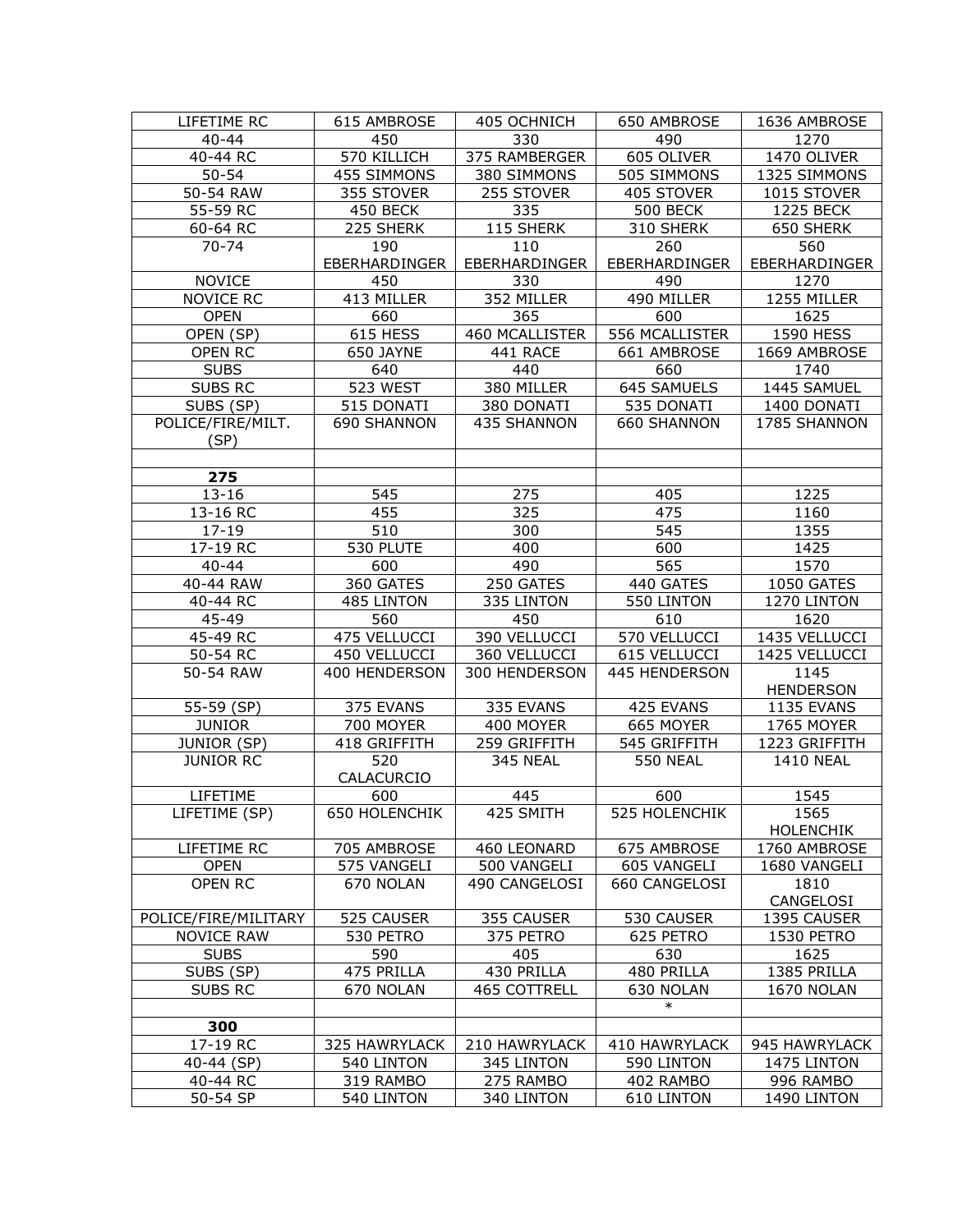| LIFETIME RC              | 640 GRIFFITH | 385               | 665 GRIFFITH         | 1675 GRIFFITH |
|--------------------------|--------------|-------------------|----------------------|---------------|
|                          |              | <b>MCLAUGHLIN</b> |                      |               |
| NOVICE RC                | 315 RAMBO    | 265 RAMBO         | 370 RAMBO            | 950 RAMBO     |
| OPEN (SP)                | 630 GRIFFITH | 340 GRIFFITH      | 630 GRIFFITH         | 1600 GRIFFITH |
| OPEN RC                  | 640 GRIFFITH | 380 GRIFFITH      | 690 GRIFFITH         | 1700 GRIFFITH |
| <b>SUBS RAW</b>          | 480 GAULT    | 375 GAULT         | 560 GAULT            | 1415 GAULT    |
|                          |              |                   |                      |               |
| <b>SHW</b>               |              |                   |                      |               |
| 13-16 RC                 | 345          | 185               | 385                  | 910           |
| 17-19 RC                 | 341 YAMBO    | 192 YAMBO         | 319 YAMBO            | 854 YAMBO     |
| $40 - 44$                | 600          | 435               | 585                  | 1620          |
| 40-44 RC                 | 620 MIGNOT   | 435 MIGNOT        | 610 MIGNOT           | 1645 MIGNOT   |
| 45-49                    | 630          | 455               | 585                  | 1670          |
| 45-49 (SP)               | 500 LINTON   | 355 LINTON        | 550 LINTON           | 1405 LINTON   |
| 45-49 RC                 | 635 MIGNOT   | 450 LENZI         | 600 MIGNOT           | 1670 MIGNOT   |
| 50-54 RC                 | 450 WARFEL   | 320 WARFEL        | 460 WARFEL           | 1230 WARFEL   |
| 55-59 RC                 | 465 BOWYER   | 335 BOWYER        | 250 BOWYER           | 1050 BOWYER   |
| 65-69 RC                 | 385 SIEGEL   | 235 SIEGEL        | 425 SIEGEL           | 1045 SIEGEL   |
| <b>JUNIOR</b>            | 570          | 405               | 525                  | 1500          |
| JUNIOR (SP)              | 550 GRIFFITH | 300 GRIFFITH      | 600 GRIFFITH         | 1450 GRIFFITH |
| <b>JUNIOR RC</b>         | 570 REKASIE  | 385 REKASIE       | 640 GRIFFITH         | 1450 GRIFFITH |
| LIFETIME                 | 630          | 455               | 585                  | 1670          |
| LIFETIME RC              | 777          | 501               | 672 MCLAUGHLIN       | 1918          |
|                          | MCLAUGHLIN   | MCLAUGHLIN        |                      | MCLAUGHLIN    |
| OPEN (SP)                | 565 HILLARD  | 475 HILLARD       | 620 HILLARD          | 1660 HILLARD  |
| OPEN RC                  | 765          | 465               | 735 FELTON           | 1905          |
|                          | MCLAUGHLIN   | <b>MCLAUGHLIN</b> |                      | MCLAUGHLIN    |
| POLICE/F/MILT RC         | 635 MIGNOT   | 420 MIGNOT        | 600 MIGNOT           | 1665 MIGNOT   |
| <b>SUBS</b>              | 520          | 355               | 475                  | 1330          |
| SUBS RC                  | 535          | 435               | 500                  | 1470          |
|                          |              |                   |                      |               |
|                          |              |                   |                      |               |
|                          |              |                   |                      |               |
|                          |              |                   |                      |               |
|                          |              |                   |                      |               |
|                          |              |                   |                      |               |
| <b>MEN'S BENCH PRESS</b> |              |                   | <b>MEN'S</b>         |               |
| <b>ONLY</b>              |              |                   | <b>DEADLIFT ONLY</b> |               |
|                          |              |                   |                      |               |
| 100                      |              |                   | 100                  |               |
| 11-12 RAW                | 94 FASNACHT  |                   | 9-10 RAW             | 145           |
| 9-10 RAW                 | 45 ALPERT    |                   | 11-12 RAW            | 170           |
|                          |              |                   |                      |               |
|                          |              |                   |                      |               |
| 114                      |              |                   | 114                  |               |
| $13 - 16$                | 170          |                   | 7-8 RAW              | 100 LENZI     |
| 13-16 RAW                | 230 MORRISON |                   | 13-16 RAW            | 305 MORRISON  |
| 17-19 RAW                | 150 MATTIS   |                   |                      |               |
|                          |              |                   | 123                  |               |
| 123                      |              |                   | 17-19 RAW            | 369           |
| 13-16 RAW                | 230 MORRISON |                   | 13-16 RAW            | 305 MORRISON  |
| $13 - 16$                | 190          |                   |                      |               |
| $17 - 19$                | 215          |                   |                      |               |
| 17-19 RAW                | 240 MORRISON |                   |                      |               |
| LIFETIME                 | 215          |                   |                      |               |
| POLICE                   | 200 DAUBERT  |                   | 132                  |               |
|                          |              |                   |                      |               |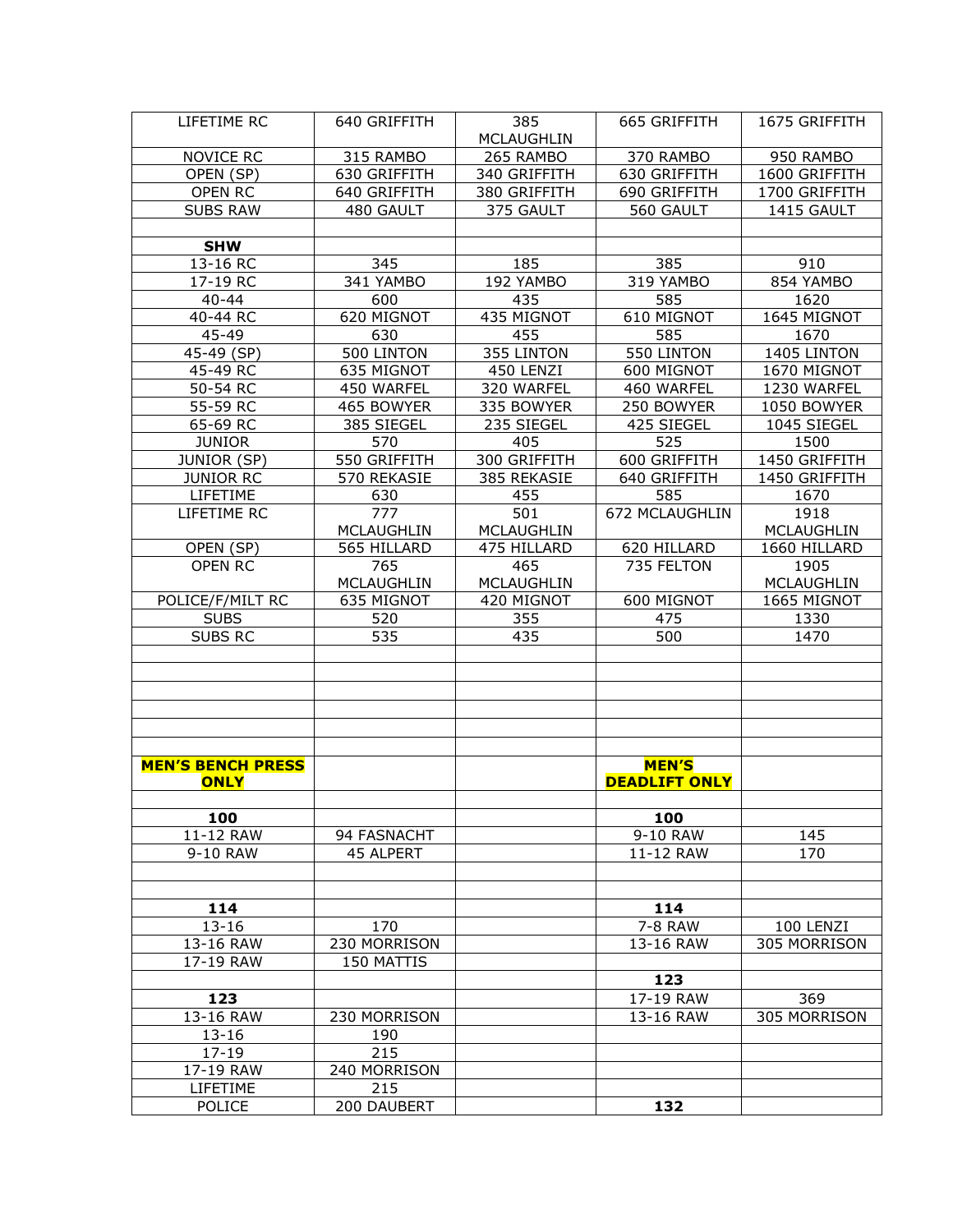|                               |                    | <b>JUNIOR RAW</b>      | 315 CZAKE                  |
|-------------------------------|--------------------|------------------------|----------------------------|
| 132                           |                    |                        |                            |
| <b>JUNIOR</b>                 | 300                |                        |                            |
| <b>JUNIOR RAW</b>             | 225 MACUGA         |                        |                            |
| LIFETIME                      | 300                | 148                    |                            |
| $13 - 16$                     | 185                | $13 - 16$              | 400                        |
|                               |                    |                        | <b>RICHARDSON</b>          |
| $17 - 19$                     | 265                | 13-16 RAW              | 407                        |
| 17-19 RAW                     | 205 MALUGA         | $17 - 19$              | 360                        |
| 11-12 RAW                     | 60 MONICK          | 17-19 RAW              | 415 COVER                  |
|                               |                    | <b>JUNIOR RAW</b>      | 391 SLAGUS                 |
|                               |                    | LIFETIME RAW           | 560 BURNS                  |
|                               |                    | 55-59 RAW              | 305 LEGG                   |
|                               |                    | POL/FIRE/MILT          | 303 LEGG                   |
|                               |                    | <b>RAW</b>             |                            |
| 148                           |                    |                        |                            |
| 11-12 RAW                     | 198 BINGHAM        | 165                    |                            |
| 13-16 RAW                     | 310 CRISSEY        | $13 - 16$              | 475 MCCLOSKEY              |
| $13 - 16$                     | 240                | 13-16 RAW              | 451 COLLETTI               |
| 17-19 RAW                     | 255 COVER          | $17 - 19$              | 500                        |
|                               |                    |                        | <b>RICHARDSON</b>          |
| $17 - 19$                     | 340                | 17-19 RAW              | 525 DIDIANO                |
| <b>JUNIOR</b>                 | 340                | <b>JUNIOR RAW</b>      | 430 KLAASSEN               |
| <b>JUNIOR (SP)</b>            | 325 CLAUSON        | <b>SUBS RAW</b>        | <b>590 HART</b>            |
| <b>JUNIOR RAW</b>             | 305 CLAUSON        | 40-44 RAW              | <b>590 HART</b>            |
| LIFETIME                      | 374 FOLKEN         | $40 - 44$              | 500 GREGORY                |
| LIFETIME RAW                  | 285 FALCONI        | 45-49                  | 485 GREGORY                |
| <b>OPEN</b>                   | 374 FOLKEN         | 45-49 RAW              | 405                        |
| <b>OPEN RAW</b>               | 385 PINKETT        | 50-54 RAW              | 355 LEGG                   |
| <b>SUBS</b>                   | 270 DESSAU         | 55-59 RAW              | 365 EDWARDS                |
| <b>SUBS RAW</b>               | 295                | 60-64 RAW              | 315 LEGG                   |
| 40-44 RAW                     | 385 PINKETT        | LIFETIME               | 330                        |
| $40 - 44$                     | 350 VENTURELLA     | LIFETIME RAW           | 610 HART                   |
| 50-54 RAW                     | 185 ARON           | <b>OPEN</b>            | 485 GREGORY                |
| 55-59 RAW                     | 198 LEGG           | <b>OPEN RAW</b>        | 620 HART                   |
| POLICE RAW                    | 198 LEGG           | POLICE                 | 330                        |
|                               |                    | POLICE RAW             | <b>355 LEGG</b>            |
|                               |                    |                        |                            |
|                               |                    |                        |                            |
| 165                           |                    |                        |                            |
| $13 - 16$                     | 270                |                        |                            |
| 13-16 RAW                     | 237 COLLETTI       |                        |                            |
| $17 - 19$                     | 350 PENSYL         |                        |                            |
| 17-19 (SP)                    | 420 SMITH          |                        |                            |
| 17-19 RAW                     | 295 DIDIANO        |                        |                            |
| <b>JUNIOR</b>                 | 400                | 181                    |                            |
|                               |                    | $13 - 16$              |                            |
| JUNIOR (SP)                   | 350 HOGG           |                        | 380                        |
|                               |                    |                        | <b>CHRISTENSEN</b>         |
| <b>JUNIOR RAW</b><br>LIFETIME | 290 CLAUSE<br>425  | 13-16 RAW              | 405 BOMBERGER<br>455 SPACE |
|                               | 420 SMITH          | $17 - 19$<br>17-19 RAW | 465 ANESETTI               |
| LIFETIME (SP)                 |                    |                        |                            |
| LIFETIME RAW                  | 330                | <b>JUNIOR</b>          | 480                        |
| $40 - 44$                     | 365 VENTURELLA     | 40-44 RAW              | 515 GREGORY                |
| 40-44 (SP)                    | 275 VENTURELLA     | $40 - 44$<br>45-49     | 485 GREGORY                |
| 40-44 RAW                     | 490<br>COLONDRILLO |                        | 550                        |
|                               |                    |                        |                            |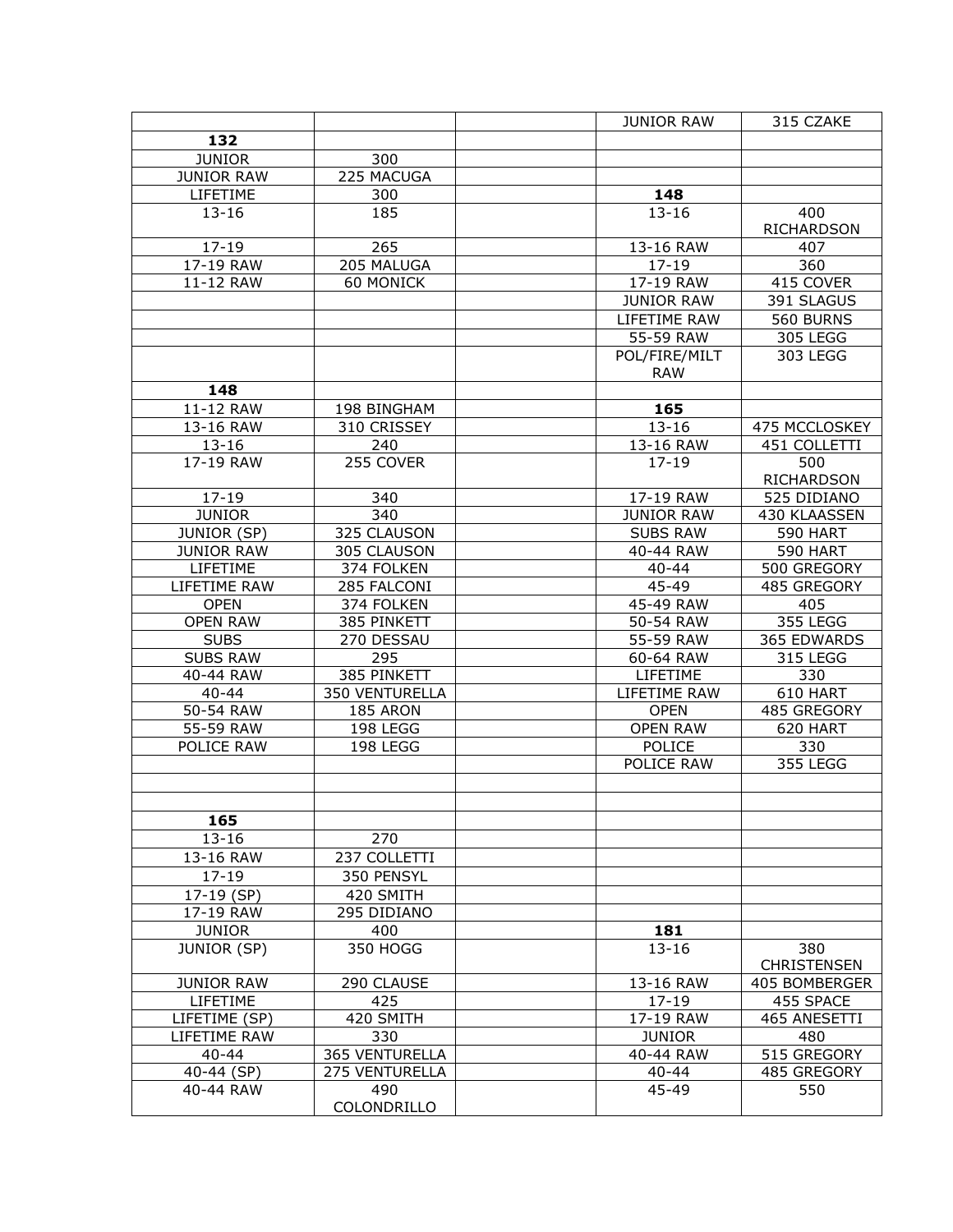| $45 - 49$                        | 220                   | 45-49 RAW                          | 451 DEHAVEN                |
|----------------------------------|-----------------------|------------------------------------|----------------------------|
| 45-49 RAW                        | 336 ALPERT            | $50 - 54$                          | 595 CONWAY                 |
| $50 - 54$                        | 285                   | 50-54 RAW                          | 515 SANFORD                |
| 50-54 RAW                        | 230 ARON              | $55 - 59$                          | 561 DENNISON               |
| 55-59 RAW                        | 320                   | 55-59 RAW                          | 440                        |
|                                  |                       |                                    | CATRAMBONE                 |
| 60-64                            | 259.5                 | 60-64                              | 575 DENNISON               |
| 60-64 RAW                        | 260 MCCLELLAN         | 60-64 RAW                          | 540 DENNISON               |
| 65-69 RAW                        | 255 MCCLELLAN         | 65-69 RAW                          | 530 DENNISON               |
| 70-74                            | 180                   | 65-69                              | 570 DENNISON               |
| <b>NOVICE RAW</b>                | 295                   | LIFETIME                           | 590 NIEMAN                 |
| <b>OPEN</b>                      | 330                   | LIFETIME RAW                       | 520 GREGORY                |
| OPEN (SP)                        | <b>390 VENTURELLA</b> | <b>OPEN</b>                        | 595 CONWAY                 |
| <b>OPEN RAW</b>                  | 352                   | <b>OPEN RAW</b>                    | 650                        |
|                                  |                       |                                    | RICHARDSON                 |
| POLICE                           | 270 GENNARO           | <b>POLICE</b>                      | 595 CONWAY                 |
| POLICE RAW                       | 226 LEGG              | POLICE/FIRE                        | 463 CONWAY                 |
|                                  |                       | <b>RAW</b>                         |                            |
|                                  |                       | <b>SUBS</b>                        | 590                        |
|                                  |                       | <b>SUBS RAW</b>                    | 525 GREGORY                |
|                                  |                       |                                    |                            |
|                                  |                       |                                    |                            |
|                                  |                       | 198                                |                            |
|                                  |                       | 13-16 RAW                          | 405 SCHAEFFER              |
|                                  |                       | $17 - 19$                          | 500 SPACE                  |
| 181                              |                       | 17-19 RAW                          | 405 GLOTFELTY              |
| 17-19 RAW                        | 330 ELLIS             |                                    |                            |
| <b>JUNIOR RAW</b>                | 290                   | <b>JUNIOR</b><br><b>JUNIOR RAW</b> | 530 TUDISCO<br>525 LEONARD |
|                                  | WINNEBERGER           |                                    |                            |
| <b>JUNIOR (SP)</b>               | 335                   | $40 - 44$                          | 475                        |
|                                  | WINNEBERGER           |                                    |                            |
| <b>JUNIOR</b>                    | 310                   | 40-44 RAW                          | 550 ROTONDO                |
| LIFETIME RAW                     | 400 WILLIAMS          | 45-49                              | 315                        |
|                                  |                       |                                    | EVANGELISTA                |
| $40 - 44$                        | 390                   | 45-49 RAW                          | 562 YARNELL                |
| 40-44 RAW                        | 347 PASSMAN           | 50-54 RAW                          | 590                        |
|                                  |                       |                                    | <b>ROSENSTERN</b>          |
| 45-49                            | 365 FOLTZ             | 55-59                              | 535 CONWAY                 |
| 45-49 RAW                        | 341 PASSMAN           | 55-59 RAW                          | 600                        |
|                                  |                       |                                    | <b>ROSENSTERN</b>          |
| $50 - 54$                        | 315 DERISI            | $60 - 64$                          | 550 DENNISON               |
| 50-54 RAW                        | 315 SANFORD           | 60-64 RAW                          | 530 DENNISON               |
| 55-59                            | 290                   | 65-69                              | 430                        |
| 55-59 RAW                        | 305 WELCH             | 65-69 RAW                          | 310 MCCAFFREY              |
| $60 - 64$                        | 145                   | $70 - 74$                          | 420                        |
| 60-64 RAW                        | 325 FREED             | LIFETIME                           | 485 GREGORY                |
| 65-69 RAW                        | 314 FREED             | LIFETIME RAW                       | <b>555 REED</b>            |
|                                  |                       |                                    |                            |
| <b>NOVICE RAW</b><br><b>OPEN</b> | 290<br>455 RYAN       | <b>OPEN</b><br><b>OPEN RAW</b>     | 665<br><b>545 REED</b>     |
|                                  |                       |                                    |                            |
| OPEN (SP)                        | 500 SMITH             | <b>SUBS</b>                        | 560                        |
| <b>OPEN RAW</b>                  | 410 SMITH             | <b>SUBS RAW</b>                    | 475                        |
|                                  | 286                   |                                    | COLONDRILLO                |
| POLICE/FIRE                      | COLONDRILLO           |                                    |                            |
|                                  |                       |                                    |                            |
| <b>SUBS</b>                      | 410                   |                                    |                            |
| $13 - 16$                        | 260                   |                                    |                            |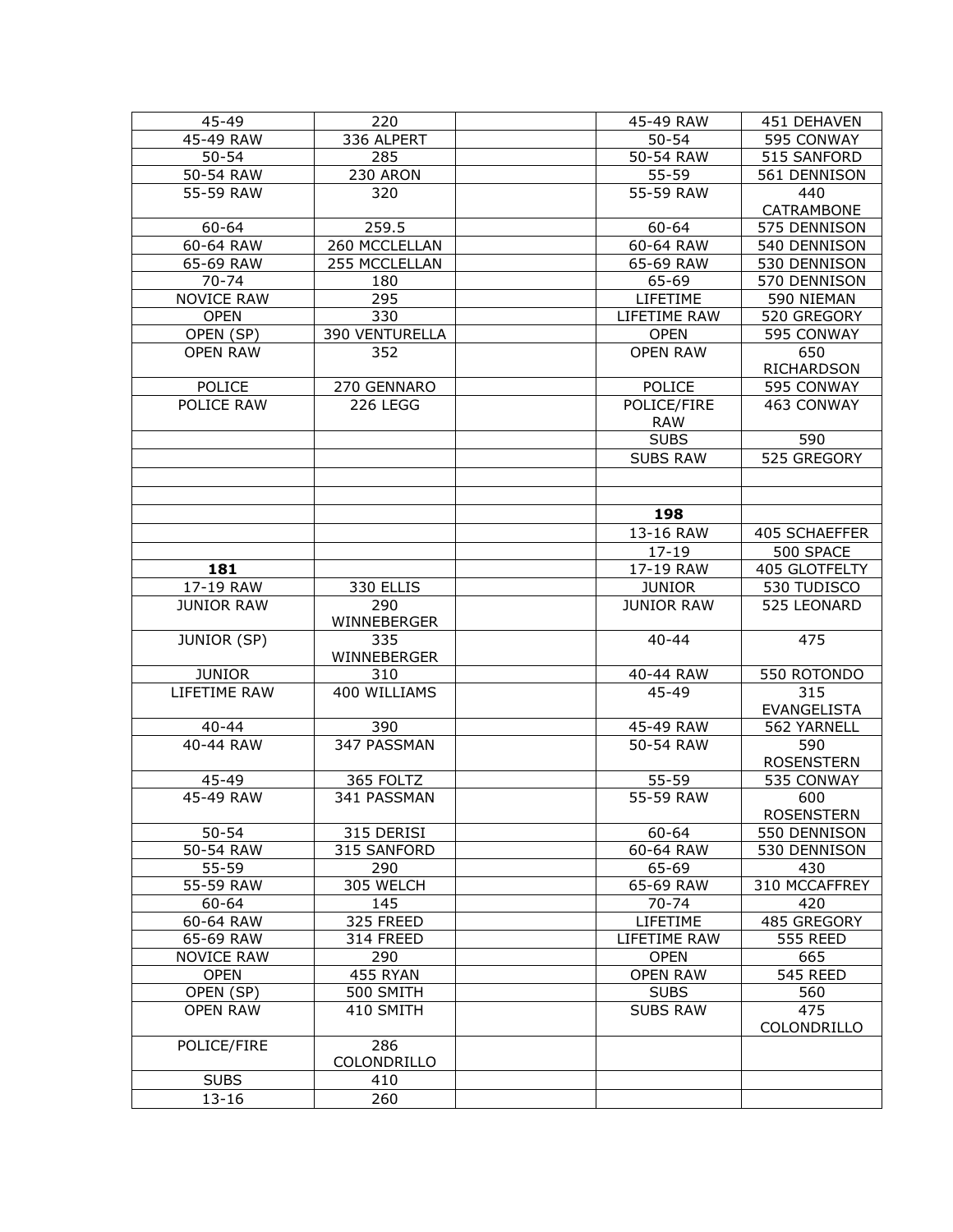| $17 - 19$<br>255<br>$13 - 16$<br>400 MAIETTA<br>13-16 RAW<br>345 SHARKEY<br>$17 - 19$<br>520<br>17-19 RAW<br>460 MOSELY<br>LIFETIME<br>505 BURNE<br>198<br>$11 - 12$<br>115<br>680<br>LIFETIME RAW<br>225<br>720 MURPHY<br>$13 - 16$<br><b>OPEN</b><br>13-16 RAW<br>275 SCHAFFER<br><b>OPEN RAW</b><br>680<br>720 MURPHY<br>$17 - 19$<br>385<br><b>SUBS</b><br>17-19 RAW<br>370<br><b>SUBS RAW</b><br>680<br><b>RICHARDSON</b><br><b>JUNIOR</b><br>605 BLOUGH<br>430<br>$40 - 44$<br>360 CAPPER<br><b>JUNIOR RAW</b><br>40-44 RAW<br>611<br>LIFETIME (SP)<br>330 GREGORY<br>45-49<br>600 BLOUGH<br>LIFETIME RAW<br>420 MCDANIEL<br>45-49 RAW<br>540 YARNELL<br>$40 - 44$<br>420<br>50-54 RAW<br>605 ELEUTERI<br>385 MEYERS<br>555<br>40-44 RAW<br>55-59 RAW<br><b>ROSENSTERN</b><br>45-49<br>360<br>70-74 RAW<br>340 KIRSTNER<br><b>EVANGELISTA</b><br>45-49 RAW<br>374 BACHMAYER<br>80-84 RAW<br>205<br>525 ARMENT<br>$50 - 54$<br>375<br><b>NOVICE</b><br>353 LHOTA<br>POLICE/FIRE<br>525 ARMENT<br>50-54 RAW<br>50-54 (SP)<br>410<br><b>EVANGELISTA</b><br>242<br>55-59<br>270<br>55-59 RAW<br>308<br>13-16 RAW<br>385 CAUGHEY<br>315 ROSENFIELD<br>60-64<br>$17 - 19$<br>545 HAYBEDIAN<br>60-64 RAW<br>305 HANSBERRY<br>17-19 RAW<br>545 GRIFFITH<br>65-69<br><b>JUNIOR RAW</b><br>460 LEANA<br>240<br>65-69 RAW<br>300 HANSBERRY<br>$40 - 44$<br>470<br>265 ROSENFIELD<br>40-44 RAW<br>80-84 RAW<br>530- ERB<br><b>NOVICE RAW</b><br>45-49 RAW<br><b>500 WEST</b><br>330 HOUSTON<br><b>515 RYAN</b><br><b>OPEN</b><br>$50 - 54$<br>460<br><b>OPEN RAW</b><br>415 MCDANIEL<br>50-54 RAW<br>605 VELLUCCI<br>POLICE<br>400<br>55-59 RAW<br>365 CRISTY<br>POLICE RAW<br>374 BACHMEYER<br>415 FEENEY<br>60-64 RAW<br><b>SUBS</b><br>430 KLAZAS<br>630 SZYMANSKI<br>LIFETIME<br>SUBS (SP)<br>330 GREGORY<br>LIFETIME RAW<br>620 COLLINS<br><b>SUBS RAW</b><br><b>NOVICE RAW</b><br>405<br>340<br><b>550 RUSSO</b><br><b>OPEN</b><br><b>OPEN RAW</b><br>688<br>POLICE<br>630 SZYMANSKI<br>POLICE RAW<br>688<br>630 SZYMANSKI<br>220<br><b>SUBS</b><br><b>JUNIOR</b><br>430<br><b>SUBS RAW</b><br>688<br><b>COPENHAVER</b><br><b>JUNIOR (SP)</b><br>430 COMBINE<br>LIFETIME<br>525 RYAN<br>LIFETIME RAW<br>310 HICKS<br>275<br>$40 - 44$<br>500 GORDON<br>$17 - 19$<br>520 DESANTES<br>40-44 (SP)<br>490 KLAZAS<br>17-19 RAW<br>515 GRIFFITH | 13-16 RAW | 240 BOMBERGER | 220               |                 |
|-------------------------------------------------------------------------------------------------------------------------------------------------------------------------------------------------------------------------------------------------------------------------------------------------------------------------------------------------------------------------------------------------------------------------------------------------------------------------------------------------------------------------------------------------------------------------------------------------------------------------------------------------------------------------------------------------------------------------------------------------------------------------------------------------------------------------------------------------------------------------------------------------------------------------------------------------------------------------------------------------------------------------------------------------------------------------------------------------------------------------------------------------------------------------------------------------------------------------------------------------------------------------------------------------------------------------------------------------------------------------------------------------------------------------------------------------------------------------------------------------------------------------------------------------------------------------------------------------------------------------------------------------------------------------------------------------------------------------------------------------------------------------------------------------------------------------------------------------------------------------------------------------------------------------------------------------------------------------------------------------------------------------------------------------------------------------------------------------------------------------------------------------------------------------------------------------------------------------------------------------------------------------------------------------------------------------------------------|-----------|---------------|-------------------|-----------------|
|                                                                                                                                                                                                                                                                                                                                                                                                                                                                                                                                                                                                                                                                                                                                                                                                                                                                                                                                                                                                                                                                                                                                                                                                                                                                                                                                                                                                                                                                                                                                                                                                                                                                                                                                                                                                                                                                                                                                                                                                                                                                                                                                                                                                                                                                                                                                           |           |               |                   |                 |
|                                                                                                                                                                                                                                                                                                                                                                                                                                                                                                                                                                                                                                                                                                                                                                                                                                                                                                                                                                                                                                                                                                                                                                                                                                                                                                                                                                                                                                                                                                                                                                                                                                                                                                                                                                                                                                                                                                                                                                                                                                                                                                                                                                                                                                                                                                                                           |           |               |                   |                 |
|                                                                                                                                                                                                                                                                                                                                                                                                                                                                                                                                                                                                                                                                                                                                                                                                                                                                                                                                                                                                                                                                                                                                                                                                                                                                                                                                                                                                                                                                                                                                                                                                                                                                                                                                                                                                                                                                                                                                                                                                                                                                                                                                                                                                                                                                                                                                           |           |               |                   |                 |
|                                                                                                                                                                                                                                                                                                                                                                                                                                                                                                                                                                                                                                                                                                                                                                                                                                                                                                                                                                                                                                                                                                                                                                                                                                                                                                                                                                                                                                                                                                                                                                                                                                                                                                                                                                                                                                                                                                                                                                                                                                                                                                                                                                                                                                                                                                                                           |           |               |                   |                 |
|                                                                                                                                                                                                                                                                                                                                                                                                                                                                                                                                                                                                                                                                                                                                                                                                                                                                                                                                                                                                                                                                                                                                                                                                                                                                                                                                                                                                                                                                                                                                                                                                                                                                                                                                                                                                                                                                                                                                                                                                                                                                                                                                                                                                                                                                                                                                           |           |               |                   |                 |
|                                                                                                                                                                                                                                                                                                                                                                                                                                                                                                                                                                                                                                                                                                                                                                                                                                                                                                                                                                                                                                                                                                                                                                                                                                                                                                                                                                                                                                                                                                                                                                                                                                                                                                                                                                                                                                                                                                                                                                                                                                                                                                                                                                                                                                                                                                                                           |           |               |                   |                 |
|                                                                                                                                                                                                                                                                                                                                                                                                                                                                                                                                                                                                                                                                                                                                                                                                                                                                                                                                                                                                                                                                                                                                                                                                                                                                                                                                                                                                                                                                                                                                                                                                                                                                                                                                                                                                                                                                                                                                                                                                                                                                                                                                                                                                                                                                                                                                           |           |               |                   |                 |
|                                                                                                                                                                                                                                                                                                                                                                                                                                                                                                                                                                                                                                                                                                                                                                                                                                                                                                                                                                                                                                                                                                                                                                                                                                                                                                                                                                                                                                                                                                                                                                                                                                                                                                                                                                                                                                                                                                                                                                                                                                                                                                                                                                                                                                                                                                                                           |           |               |                   |                 |
|                                                                                                                                                                                                                                                                                                                                                                                                                                                                                                                                                                                                                                                                                                                                                                                                                                                                                                                                                                                                                                                                                                                                                                                                                                                                                                                                                                                                                                                                                                                                                                                                                                                                                                                                                                                                                                                                                                                                                                                                                                                                                                                                                                                                                                                                                                                                           |           |               |                   |                 |
|                                                                                                                                                                                                                                                                                                                                                                                                                                                                                                                                                                                                                                                                                                                                                                                                                                                                                                                                                                                                                                                                                                                                                                                                                                                                                                                                                                                                                                                                                                                                                                                                                                                                                                                                                                                                                                                                                                                                                                                                                                                                                                                                                                                                                                                                                                                                           |           |               |                   |                 |
|                                                                                                                                                                                                                                                                                                                                                                                                                                                                                                                                                                                                                                                                                                                                                                                                                                                                                                                                                                                                                                                                                                                                                                                                                                                                                                                                                                                                                                                                                                                                                                                                                                                                                                                                                                                                                                                                                                                                                                                                                                                                                                                                                                                                                                                                                                                                           |           |               |                   |                 |
|                                                                                                                                                                                                                                                                                                                                                                                                                                                                                                                                                                                                                                                                                                                                                                                                                                                                                                                                                                                                                                                                                                                                                                                                                                                                                                                                                                                                                                                                                                                                                                                                                                                                                                                                                                                                                                                                                                                                                                                                                                                                                                                                                                                                                                                                                                                                           |           |               |                   |                 |
|                                                                                                                                                                                                                                                                                                                                                                                                                                                                                                                                                                                                                                                                                                                                                                                                                                                                                                                                                                                                                                                                                                                                                                                                                                                                                                                                                                                                                                                                                                                                                                                                                                                                                                                                                                                                                                                                                                                                                                                                                                                                                                                                                                                                                                                                                                                                           |           |               |                   |                 |
|                                                                                                                                                                                                                                                                                                                                                                                                                                                                                                                                                                                                                                                                                                                                                                                                                                                                                                                                                                                                                                                                                                                                                                                                                                                                                                                                                                                                                                                                                                                                                                                                                                                                                                                                                                                                                                                                                                                                                                                                                                                                                                                                                                                                                                                                                                                                           |           |               |                   |                 |
|                                                                                                                                                                                                                                                                                                                                                                                                                                                                                                                                                                                                                                                                                                                                                                                                                                                                                                                                                                                                                                                                                                                                                                                                                                                                                                                                                                                                                                                                                                                                                                                                                                                                                                                                                                                                                                                                                                                                                                                                                                                                                                                                                                                                                                                                                                                                           |           |               |                   |                 |
|                                                                                                                                                                                                                                                                                                                                                                                                                                                                                                                                                                                                                                                                                                                                                                                                                                                                                                                                                                                                                                                                                                                                                                                                                                                                                                                                                                                                                                                                                                                                                                                                                                                                                                                                                                                                                                                                                                                                                                                                                                                                                                                                                                                                                                                                                                                                           |           |               |                   |                 |
|                                                                                                                                                                                                                                                                                                                                                                                                                                                                                                                                                                                                                                                                                                                                                                                                                                                                                                                                                                                                                                                                                                                                                                                                                                                                                                                                                                                                                                                                                                                                                                                                                                                                                                                                                                                                                                                                                                                                                                                                                                                                                                                                                                                                                                                                                                                                           |           |               |                   |                 |
|                                                                                                                                                                                                                                                                                                                                                                                                                                                                                                                                                                                                                                                                                                                                                                                                                                                                                                                                                                                                                                                                                                                                                                                                                                                                                                                                                                                                                                                                                                                                                                                                                                                                                                                                                                                                                                                                                                                                                                                                                                                                                                                                                                                                                                                                                                                                           |           |               |                   |                 |
|                                                                                                                                                                                                                                                                                                                                                                                                                                                                                                                                                                                                                                                                                                                                                                                                                                                                                                                                                                                                                                                                                                                                                                                                                                                                                                                                                                                                                                                                                                                                                                                                                                                                                                                                                                                                                                                                                                                                                                                                                                                                                                                                                                                                                                                                                                                                           |           |               |                   |                 |
|                                                                                                                                                                                                                                                                                                                                                                                                                                                                                                                                                                                                                                                                                                                                                                                                                                                                                                                                                                                                                                                                                                                                                                                                                                                                                                                                                                                                                                                                                                                                                                                                                                                                                                                                                                                                                                                                                                                                                                                                                                                                                                                                                                                                                                                                                                                                           |           |               |                   |                 |
|                                                                                                                                                                                                                                                                                                                                                                                                                                                                                                                                                                                                                                                                                                                                                                                                                                                                                                                                                                                                                                                                                                                                                                                                                                                                                                                                                                                                                                                                                                                                                                                                                                                                                                                                                                                                                                                                                                                                                                                                                                                                                                                                                                                                                                                                                                                                           |           |               |                   |                 |
|                                                                                                                                                                                                                                                                                                                                                                                                                                                                                                                                                                                                                                                                                                                                                                                                                                                                                                                                                                                                                                                                                                                                                                                                                                                                                                                                                                                                                                                                                                                                                                                                                                                                                                                                                                                                                                                                                                                                                                                                                                                                                                                                                                                                                                                                                                                                           |           |               |                   |                 |
|                                                                                                                                                                                                                                                                                                                                                                                                                                                                                                                                                                                                                                                                                                                                                                                                                                                                                                                                                                                                                                                                                                                                                                                                                                                                                                                                                                                                                                                                                                                                                                                                                                                                                                                                                                                                                                                                                                                                                                                                                                                                                                                                                                                                                                                                                                                                           |           |               |                   |                 |
|                                                                                                                                                                                                                                                                                                                                                                                                                                                                                                                                                                                                                                                                                                                                                                                                                                                                                                                                                                                                                                                                                                                                                                                                                                                                                                                                                                                                                                                                                                                                                                                                                                                                                                                                                                                                                                                                                                                                                                                                                                                                                                                                                                                                                                                                                                                                           |           |               |                   |                 |
|                                                                                                                                                                                                                                                                                                                                                                                                                                                                                                                                                                                                                                                                                                                                                                                                                                                                                                                                                                                                                                                                                                                                                                                                                                                                                                                                                                                                                                                                                                                                                                                                                                                                                                                                                                                                                                                                                                                                                                                                                                                                                                                                                                                                                                                                                                                                           |           |               |                   |                 |
|                                                                                                                                                                                                                                                                                                                                                                                                                                                                                                                                                                                                                                                                                                                                                                                                                                                                                                                                                                                                                                                                                                                                                                                                                                                                                                                                                                                                                                                                                                                                                                                                                                                                                                                                                                                                                                                                                                                                                                                                                                                                                                                                                                                                                                                                                                                                           |           |               |                   |                 |
|                                                                                                                                                                                                                                                                                                                                                                                                                                                                                                                                                                                                                                                                                                                                                                                                                                                                                                                                                                                                                                                                                                                                                                                                                                                                                                                                                                                                                                                                                                                                                                                                                                                                                                                                                                                                                                                                                                                                                                                                                                                                                                                                                                                                                                                                                                                                           |           |               |                   |                 |
|                                                                                                                                                                                                                                                                                                                                                                                                                                                                                                                                                                                                                                                                                                                                                                                                                                                                                                                                                                                                                                                                                                                                                                                                                                                                                                                                                                                                                                                                                                                                                                                                                                                                                                                                                                                                                                                                                                                                                                                                                                                                                                                                                                                                                                                                                                                                           |           |               |                   |                 |
|                                                                                                                                                                                                                                                                                                                                                                                                                                                                                                                                                                                                                                                                                                                                                                                                                                                                                                                                                                                                                                                                                                                                                                                                                                                                                                                                                                                                                                                                                                                                                                                                                                                                                                                                                                                                                                                                                                                                                                                                                                                                                                                                                                                                                                                                                                                                           |           |               |                   |                 |
|                                                                                                                                                                                                                                                                                                                                                                                                                                                                                                                                                                                                                                                                                                                                                                                                                                                                                                                                                                                                                                                                                                                                                                                                                                                                                                                                                                                                                                                                                                                                                                                                                                                                                                                                                                                                                                                                                                                                                                                                                                                                                                                                                                                                                                                                                                                                           |           |               |                   |                 |
|                                                                                                                                                                                                                                                                                                                                                                                                                                                                                                                                                                                                                                                                                                                                                                                                                                                                                                                                                                                                                                                                                                                                                                                                                                                                                                                                                                                                                                                                                                                                                                                                                                                                                                                                                                                                                                                                                                                                                                                                                                                                                                                                                                                                                                                                                                                                           |           |               |                   |                 |
|                                                                                                                                                                                                                                                                                                                                                                                                                                                                                                                                                                                                                                                                                                                                                                                                                                                                                                                                                                                                                                                                                                                                                                                                                                                                                                                                                                                                                                                                                                                                                                                                                                                                                                                                                                                                                                                                                                                                                                                                                                                                                                                                                                                                                                                                                                                                           |           |               |                   |                 |
|                                                                                                                                                                                                                                                                                                                                                                                                                                                                                                                                                                                                                                                                                                                                                                                                                                                                                                                                                                                                                                                                                                                                                                                                                                                                                                                                                                                                                                                                                                                                                                                                                                                                                                                                                                                                                                                                                                                                                                                                                                                                                                                                                                                                                                                                                                                                           |           |               |                   |                 |
|                                                                                                                                                                                                                                                                                                                                                                                                                                                                                                                                                                                                                                                                                                                                                                                                                                                                                                                                                                                                                                                                                                                                                                                                                                                                                                                                                                                                                                                                                                                                                                                                                                                                                                                                                                                                                                                                                                                                                                                                                                                                                                                                                                                                                                                                                                                                           |           |               |                   |                 |
|                                                                                                                                                                                                                                                                                                                                                                                                                                                                                                                                                                                                                                                                                                                                                                                                                                                                                                                                                                                                                                                                                                                                                                                                                                                                                                                                                                                                                                                                                                                                                                                                                                                                                                                                                                                                                                                                                                                                                                                                                                                                                                                                                                                                                                                                                                                                           |           |               |                   |                 |
|                                                                                                                                                                                                                                                                                                                                                                                                                                                                                                                                                                                                                                                                                                                                                                                                                                                                                                                                                                                                                                                                                                                                                                                                                                                                                                                                                                                                                                                                                                                                                                                                                                                                                                                                                                                                                                                                                                                                                                                                                                                                                                                                                                                                                                                                                                                                           |           |               |                   |                 |
|                                                                                                                                                                                                                                                                                                                                                                                                                                                                                                                                                                                                                                                                                                                                                                                                                                                                                                                                                                                                                                                                                                                                                                                                                                                                                                                                                                                                                                                                                                                                                                                                                                                                                                                                                                                                                                                                                                                                                                                                                                                                                                                                                                                                                                                                                                                                           |           |               |                   |                 |
|                                                                                                                                                                                                                                                                                                                                                                                                                                                                                                                                                                                                                                                                                                                                                                                                                                                                                                                                                                                                                                                                                                                                                                                                                                                                                                                                                                                                                                                                                                                                                                                                                                                                                                                                                                                                                                                                                                                                                                                                                                                                                                                                                                                                                                                                                                                                           |           |               |                   |                 |
|                                                                                                                                                                                                                                                                                                                                                                                                                                                                                                                                                                                                                                                                                                                                                                                                                                                                                                                                                                                                                                                                                                                                                                                                                                                                                                                                                                                                                                                                                                                                                                                                                                                                                                                                                                                                                                                                                                                                                                                                                                                                                                                                                                                                                                                                                                                                           |           |               |                   |                 |
|                                                                                                                                                                                                                                                                                                                                                                                                                                                                                                                                                                                                                                                                                                                                                                                                                                                                                                                                                                                                                                                                                                                                                                                                                                                                                                                                                                                                                                                                                                                                                                                                                                                                                                                                                                                                                                                                                                                                                                                                                                                                                                                                                                                                                                                                                                                                           |           |               |                   |                 |
|                                                                                                                                                                                                                                                                                                                                                                                                                                                                                                                                                                                                                                                                                                                                                                                                                                                                                                                                                                                                                                                                                                                                                                                                                                                                                                                                                                                                                                                                                                                                                                                                                                                                                                                                                                                                                                                                                                                                                                                                                                                                                                                                                                                                                                                                                                                                           |           |               |                   |                 |
|                                                                                                                                                                                                                                                                                                                                                                                                                                                                                                                                                                                                                                                                                                                                                                                                                                                                                                                                                                                                                                                                                                                                                                                                                                                                                                                                                                                                                                                                                                                                                                                                                                                                                                                                                                                                                                                                                                                                                                                                                                                                                                                                                                                                                                                                                                                                           |           |               |                   |                 |
|                                                                                                                                                                                                                                                                                                                                                                                                                                                                                                                                                                                                                                                                                                                                                                                                                                                                                                                                                                                                                                                                                                                                                                                                                                                                                                                                                                                                                                                                                                                                                                                                                                                                                                                                                                                                                                                                                                                                                                                                                                                                                                                                                                                                                                                                                                                                           |           |               |                   |                 |
|                                                                                                                                                                                                                                                                                                                                                                                                                                                                                                                                                                                                                                                                                                                                                                                                                                                                                                                                                                                                                                                                                                                                                                                                                                                                                                                                                                                                                                                                                                                                                                                                                                                                                                                                                                                                                                                                                                                                                                                                                                                                                                                                                                                                                                                                                                                                           |           |               |                   |                 |
|                                                                                                                                                                                                                                                                                                                                                                                                                                                                                                                                                                                                                                                                                                                                                                                                                                                                                                                                                                                                                                                                                                                                                                                                                                                                                                                                                                                                                                                                                                                                                                                                                                                                                                                                                                                                                                                                                                                                                                                                                                                                                                                                                                                                                                                                                                                                           |           |               |                   |                 |
|                                                                                                                                                                                                                                                                                                                                                                                                                                                                                                                                                                                                                                                                                                                                                                                                                                                                                                                                                                                                                                                                                                                                                                                                                                                                                                                                                                                                                                                                                                                                                                                                                                                                                                                                                                                                                                                                                                                                                                                                                                                                                                                                                                                                                                                                                                                                           |           |               |                   |                 |
|                                                                                                                                                                                                                                                                                                                                                                                                                                                                                                                                                                                                                                                                                                                                                                                                                                                                                                                                                                                                                                                                                                                                                                                                                                                                                                                                                                                                                                                                                                                                                                                                                                                                                                                                                                                                                                                                                                                                                                                                                                                                                                                                                                                                                                                                                                                                           |           |               |                   |                 |
|                                                                                                                                                                                                                                                                                                                                                                                                                                                                                                                                                                                                                                                                                                                                                                                                                                                                                                                                                                                                                                                                                                                                                                                                                                                                                                                                                                                                                                                                                                                                                                                                                                                                                                                                                                                                                                                                                                                                                                                                                                                                                                                                                                                                                                                                                                                                           |           |               |                   |                 |
|                                                                                                                                                                                                                                                                                                                                                                                                                                                                                                                                                                                                                                                                                                                                                                                                                                                                                                                                                                                                                                                                                                                                                                                                                                                                                                                                                                                                                                                                                                                                                                                                                                                                                                                                                                                                                                                                                                                                                                                                                                                                                                                                                                                                                                                                                                                                           |           |               |                   |                 |
|                                                                                                                                                                                                                                                                                                                                                                                                                                                                                                                                                                                                                                                                                                                                                                                                                                                                                                                                                                                                                                                                                                                                                                                                                                                                                                                                                                                                                                                                                                                                                                                                                                                                                                                                                                                                                                                                                                                                                                                                                                                                                                                                                                                                                                                                                                                                           |           |               |                   |                 |
|                                                                                                                                                                                                                                                                                                                                                                                                                                                                                                                                                                                                                                                                                                                                                                                                                                                                                                                                                                                                                                                                                                                                                                                                                                                                                                                                                                                                                                                                                                                                                                                                                                                                                                                                                                                                                                                                                                                                                                                                                                                                                                                                                                                                                                                                                                                                           |           |               |                   |                 |
|                                                                                                                                                                                                                                                                                                                                                                                                                                                                                                                                                                                                                                                                                                                                                                                                                                                                                                                                                                                                                                                                                                                                                                                                                                                                                                                                                                                                                                                                                                                                                                                                                                                                                                                                                                                                                                                                                                                                                                                                                                                                                                                                                                                                                                                                                                                                           |           |               |                   |                 |
|                                                                                                                                                                                                                                                                                                                                                                                                                                                                                                                                                                                                                                                                                                                                                                                                                                                                                                                                                                                                                                                                                                                                                                                                                                                                                                                                                                                                                                                                                                                                                                                                                                                                                                                                                                                                                                                                                                                                                                                                                                                                                                                                                                                                                                                                                                                                           | 40-44 RAW | 380 MILLER    | <b>JUNIOR RAW</b> | <b>550 NEAL</b> |
| 650<br>45-49 RAW<br>370 HERMAN<br>40-44                                                                                                                                                                                                                                                                                                                                                                                                                                                                                                                                                                                                                                                                                                                                                                                                                                                                                                                                                                                                                                                                                                                                                                                                                                                                                                                                                                                                                                                                                                                                                                                                                                                                                                                                                                                                                                                                                                                                                                                                                                                                                                                                                                                                                                                                                                   |           |               |                   |                 |
| 45-49<br>450 BLOUGH<br>40-44 RAW<br>500 CROLEY                                                                                                                                                                                                                                                                                                                                                                                                                                                                                                                                                                                                                                                                                                                                                                                                                                                                                                                                                                                                                                                                                                                                                                                                                                                                                                                                                                                                                                                                                                                                                                                                                                                                                                                                                                                                                                                                                                                                                                                                                                                                                                                                                                                                                                                                                            |           |               |                   |                 |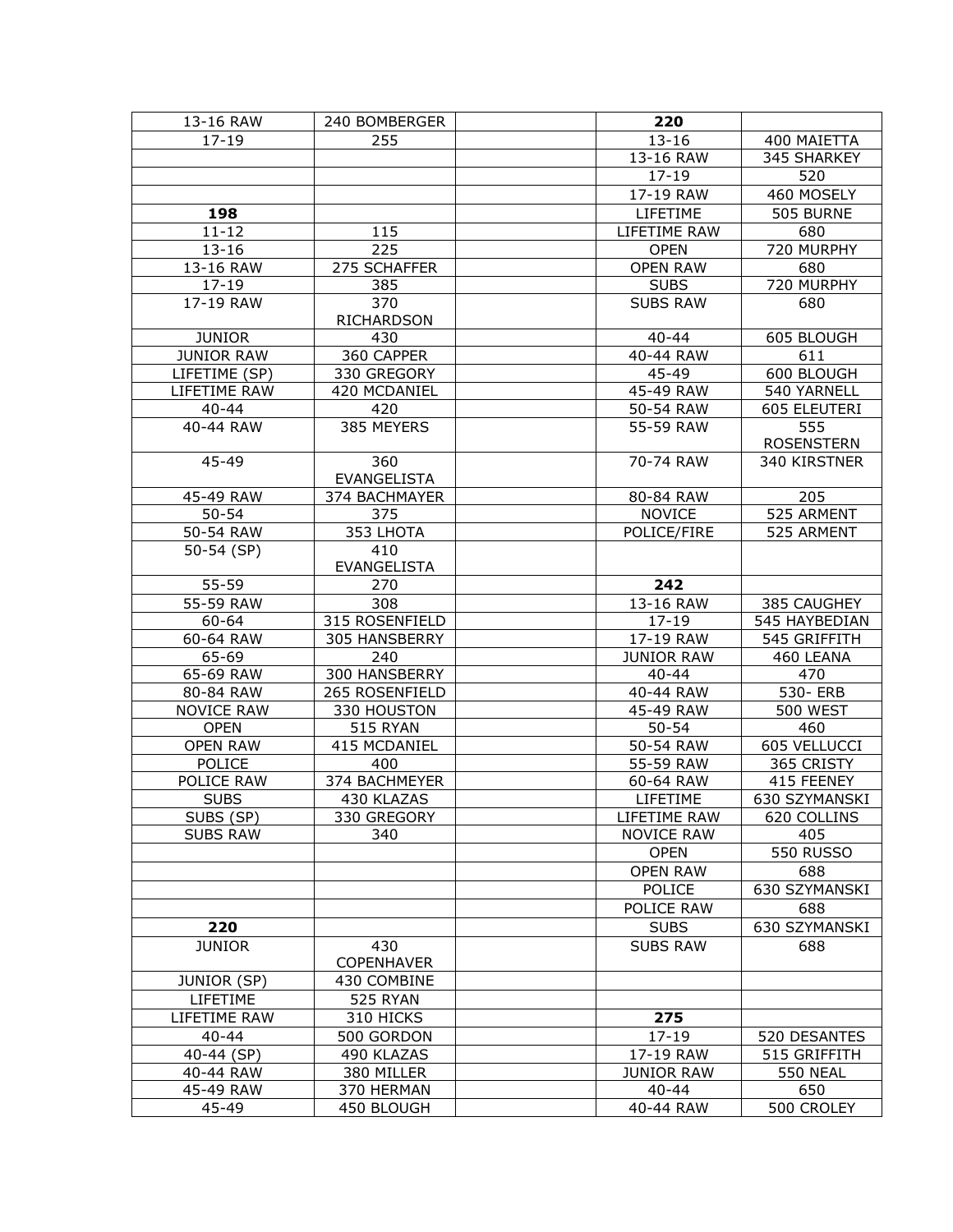| $50 - 54$                | 375 KOLLING     | 45-49 RAW         | 610 VELLUCCI  |
|--------------------------|-----------------|-------------------|---------------|
| 50-54 RAW                | 380 LHOTA       | 50-54 RAW         | 585 VELLUCCI  |
| 55-59                    | 370             | 55-59 RAW         | 575 VELLUCCI  |
| 55-59 RAW                | 310 HICKS       | 60-64 RAW         | 415 FEENEY    |
| 60-64 RAW                | 340 HEWLITT     | LIFETIME          | 510           |
| 65-69                    | 330             | LIFETIME RAW      | 635 AMBROSE   |
| <b>OPEN</b>              | <b>530 RYAN</b> | <b>OPEN RAW</b>   | 570 VELLUCCI  |
| OPEN (SP)                | 500 SEIGER      | <b>POLICE</b>     | 630           |
| <b>OPEN RAW</b>          | 400 ALTIMORE    | <b>SUBS</b>       | 630 SZYMANSKI |
| <b>POLICE</b>            | 415             | <b>SUBS RAW</b>   | 605           |
| SUBS (SP)                | 520             |                   |               |
|                          | MARCANTINO      |                   |               |
| <b>SUBS</b>              | 470             |                   |               |
| $13 - 16$                | 245             |                   |               |
| 13-16 RAW                | 205 SHARKEY     |                   |               |
| $17 - 19$                | 460             |                   |               |
| 17-19 RAW                | 375             |                   |               |
|                          |                 | <b>SHW</b>        |               |
|                          |                 | $40 - 44$         | 455           |
|                          |                 |                   | 369 BROWN     |
|                          |                 | 40-44 RAW         |               |
|                          |                 | 45-49             | 600           |
| 242                      |                 | 45-49 RAW         | 570 GILES     |
| <b>JUNIOR</b>            | 451             | $50 - 54$         | 460           |
| LIFETIME RAW             | 330 HICKS       | 50-54 RAW         | 375           |
| LIFETIME                 | 460             | <b>JUNIOR</b>     | 600 GRIFFITH  |
| $40 - 44$                | <b>580 HAWK</b> | <b>JUNIOR RAW</b> | 640 GRIFFITH  |
| 40-44 (SP)               | 390 FASNACHT    |                   |               |
| 40-44 RAW                | 405             |                   |               |
| 45-49 (SP)               | 500 YODER       |                   |               |
| 45-49 RAW                | 407 KLEINSMITH  |                   |               |
| $50 - 54$                | 380             |                   |               |
| $\overline{50}$ -54 (SP) | 465 SHARKEY     |                   |               |
| 50-54 RAW                | 413 ALBERT      |                   |               |
| 55-59                    | 330             |                   |               |
| 55-59 (SP)               | 320 EVANS       |                   |               |
| 55-59 RAW                | 358 CRANAGE     |                   |               |
| 60-64                    | 280             | <b>MEN'S</b>      |               |
|                          |                 | <b>POWERCURL</b>  |               |
| 60-64 RAW                | 365 HEWLETT     | 114               |               |
| <b>NOVICE RAW</b>        | 285             | $7 - 8$           | 30 LENZI      |
| <b>OPEN</b>              | <b>580 HAWK</b> |                   |               |
| OPEN (SP)                | 470 WILSON      |                   |               |
| <b>OPEN RAW</b>          | 450 RACE        | 148               |               |
| <b>POLICE</b>            | 455             | $50 - 59$         | 85 LEGG       |
| POLICE RAW               | 380             |                   |               |
| <b>SUBS</b>              | 455             |                   |               |
| <b>SUBS RAW</b>          | 425 BLANCO      | 165               |               |
| 13-16 (SP)               | 280 CAUGHEY     | $17 - 19$         | 150 DIDIANO   |
| $13 - 16$                | 320             | $40 - 49$         | 155           |
|                          |                 |                   | COLONDRILLO   |
| $17 - 19$                |                 | 50-59             |               |
|                          | 415 HAYBEDIAN   |                   | 155 EDWARDS   |
| 17-19 (SP)               | 380 HAYBEDIAN   | 60-69             | 110 ROBINSON  |
| 17-19 RAW                | 248 GRIFFITH    | <b>OPEN</b>       | 130 STIPA     |
|                          |                 |                   |               |
|                          |                 | 181               |               |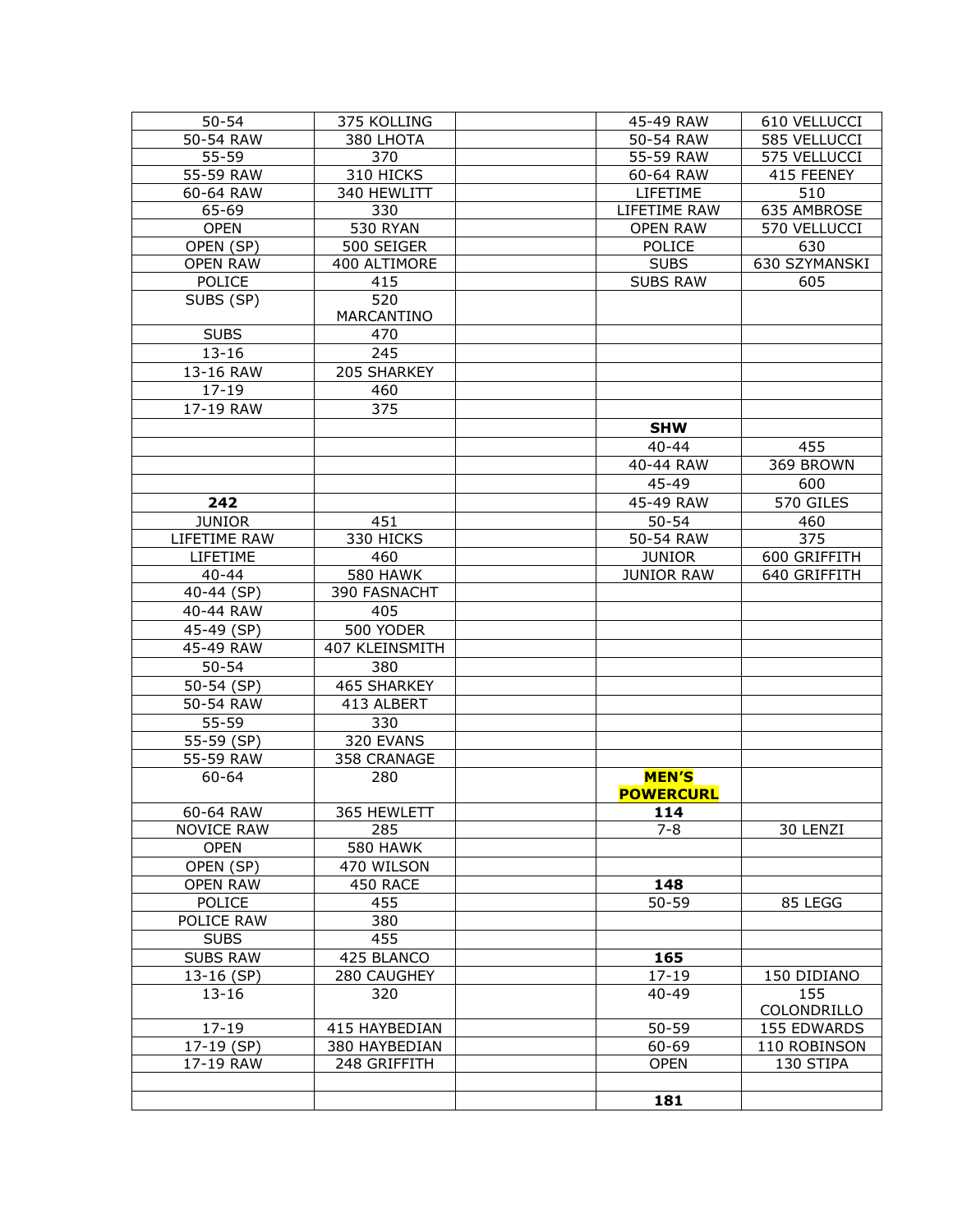|                   |                     | <b>OPEN</b>                       | 175 RENNINGER     |
|-------------------|---------------------|-----------------------------------|-------------------|
|                   |                     | $40 - 49$                         | 155 GREGORY       |
|                   |                     | $50 - 59$                         | 140 ROSENFIELD    |
|                   |                     |                                   |                   |
|                   |                     | 198                               |                   |
|                   |                     | <b>OPEN</b>                       | 185               |
|                   |                     |                                   | WASHINGTON        |
|                   |                     | $40 - 49$                         | 165               |
|                   |                     |                                   | COLONDRILLO       |
|                   |                     | $50 - 59$                         | 140 COYLE         |
|                   |                     | 60-69                             | 95 MCCAFFREY      |
| 275               |                     |                                   |                   |
| 13-16 (SP)        | 410 BROWN           | 220                               |                   |
| 13-16 RAW         | 325                 | <b>OPEN</b>                       | 180 DITMER        |
| $17 - 19$         | 380                 | $40 - 49$                         | 180 DITMER        |
| 17-19 (SP)        | <b>200 NYE</b>      | 50-59                             | 135 FEENEY        |
| 17-19 RAW         | 275 DESANTES        | 60-69                             | 135 FEENEY        |
| $40 - 44$         | <b>585 HAWK</b>     | 70-79                             | 100 KIRSTNER      |
| 40-44 RAW         | 430                 |                                   |                   |
| 45-49             | 460 KLEINSMITH      | 242                               |                   |
|                   |                     | <b>OPEN</b>                       | 180 PARRILLO      |
| 45-49 RAW         | 425<br>WOJCIECHOWSK |                                   |                   |
|                   | Ι.                  |                                   |                   |
| 45-49 (SP)        | 500 CANTRELL        | 40-49                             | 191 SLAGUS        |
| $50 - 54$         | 435                 | 50-59                             | 160 WYLIE         |
| 50-54 RAW         | 405 NAGLE           | 60-69                             | 140 FEENEY        |
| 55-59 RAW         | 345 VELLUCCI        |                                   |                   |
|                   |                     |                                   |                   |
| 60-64 RAW         | 310 FEENEY          |                                   |                   |
| <b>JUNIOR</b>     | 365                 | 275                               |                   |
| <b>JUNIOR RAW</b> | 395 WELSH           | <b>OPEN</b>                       | 190 BRADLEY       |
| LIFETIME          | <b>501 HAWK</b>     | $13 - 16$                         | 130 BROWN         |
| LIFETIME RAW      | 446 BOTHWELL        | $50 - 59$                         | 210 BRADLEY       |
| <b>OPEN RAW</b>   | 425                 | 60-69                             | 145 FEENEY        |
|                   | WOJCIECHOWSK        |                                   |                   |
|                   | I                   |                                   |                   |
| <b>OPEN</b>       | <b>585 HAWK</b>     |                                   |                   |
| <b>SUBS</b>       | 385                 |                                   |                   |
| <b>SUBS RAW</b>   | 446 BOTHWELL        | <b>SHW</b>                        |                   |
|                   |                     |                                   |                   |
|                   |                     | $50 - 59$                         | 152               |
|                   |                     |                                   | <b>KATINOWSKY</b> |
|                   |                     | 60-69                             | 155               |
|                   |                     |                                   | <b>SCHOELKOPH</b> |
|                   |                     |                                   |                   |
|                   |                     | <b>MEN'S SQUAT</b><br><b>ONLY</b> |                   |
| <b>SHW</b>        |                     |                                   |                   |
| <b>JUNIOR</b>     | 315                 | 100                               |                   |
| JUNIOR (SP)       | 325 NYE             | 9-10 RC                           | 70 BROWN          |
| <b>JUNIOR RAW</b> | 445 MURRY           |                                   |                   |
| <b>SUBS</b>       | 515                 |                                   |                   |
| <b>SUBS RAW</b>   | 530 FERGUSON        |                                   |                   |
| $40 - 44$         | 435                 | 114                               |                   |
| 40-44 RAW         | 420 HERBERT JR      | POLICE/FIRE/MIL<br>T RC           | 100-IVAN          |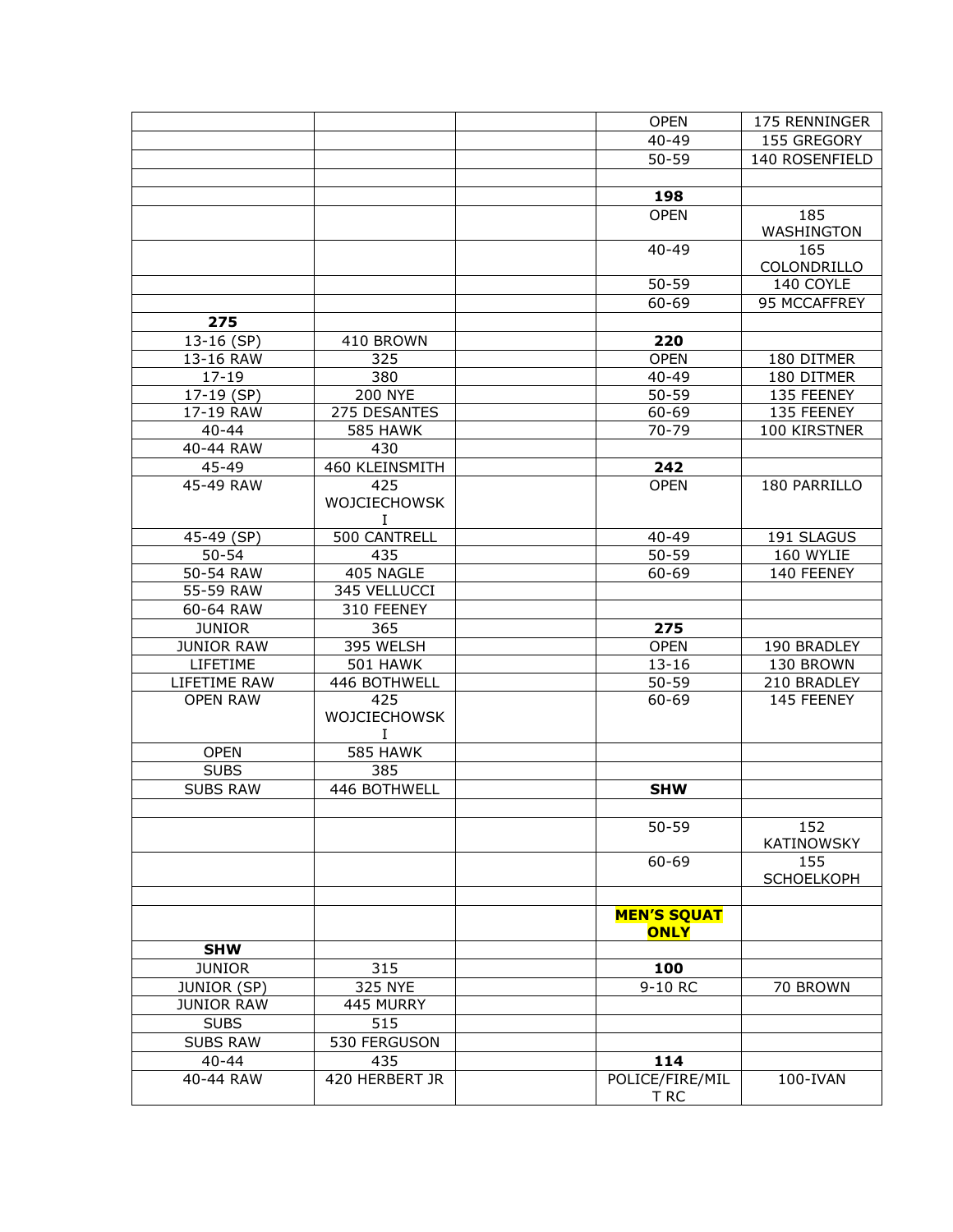| 45-49                  | 455               |                |                |
|------------------------|-------------------|----------------|----------------|
| 45-49 RAW              | 231 BROWN         | 132            |                |
| $50 - 54$              | 310               | $13 - 16$ RC   | 245 MISORSKI   |
| 50-54 RAW              | 352               |                |                |
|                        | <b>KATINOWSKY</b> |                |                |
| 55-59 RAW              | 350               | 148            |                |
|                        | <b>KATINOWSKY</b> |                |                |
| 55-59                  | 355               | 13-16 RC       | 230 DETORRES   |
|                        | <b>SCHOELKOPH</b> |                |                |
| 60-64 RAW              | 320               | 17-19 RAW      | 270 CONTE      |
|                        | <b>KATINOWSKY</b> |                |                |
| LIFETIME               | 580               |                |                |
| LIFETIME RAW           | 530 FERGUSON      | 165            |                |
| <b>NOVICE RAW</b>      | 375               | $13 - 16$      | 480 MCCLOSKEY  |
| <b>OPEN</b>            | 580               | 13-16 RC       | 265 BRUCE      |
| <b>OPEN RAW</b>        | 600 SHAFFER       | 11-12 RC       | 226 SLAGUS     |
| POLICE RAW             | 325               | 17-19 RC       | 455 DIDIANO    |
|                        |                   |                |                |
|                        |                   | 181            |                |
|                        |                   | $13 - 16$      | 535 MCCLOSKY   |
|                        |                   | 55-59          | 420 CONWAY     |
|                        |                   | 55-59 RC       | 320 WEINSTEIN  |
|                        |                   | LIFETIME       | 385 ZIMMERMAN  |
|                        |                   |                |                |
|                        |                   | LIFETIME RC    | 352 OLSEN      |
| <b>BENCH FOR REPS</b>  |                   | <b>OPEN RC</b> | 350            |
|                        |                   |                | COLONDRILLO    |
|                        |                   |                |                |
| 148                    |                   |                |                |
| LIFETIME               | 39-FALCONI        | 198            |                |
|                        |                   | 40-44 RC       |                |
| $40 - 44$              | 30- PINKETT       |                | 520 ROTONDO    |
|                        |                   | LIFETIME RC    | 402 BURNE      |
| 165                    |                   | 60-64 RC       | 430 BARRY      |
| $17 - 19$              | 31-DIDIANO        | 60-64 RAW      | 415 BRRY       |
| <b>OPEN</b>            | 20-ZIMMERMAN      |                |                |
| $40 - 44$              | 22 LEUCHTER       | 220            |                |
| 45-49                  | 25-EDWARDS        | 17-19 RC       | 480 BERARDELLI |
| $50 - 54$              | 25-EDWARDS        | 13-16 RC       | 405 COOK       |
|                        |                   | 40-44 RC       | 463 CHIARDIO   |
|                        |                   |                |                |
| 181                    |                   | 40-44 (SP)     | 374 DITMER     |
| $17 - 19$<br>$40 - 44$ | 16-MOSLEY         | 45-49 RC       | 325 YARNELL    |
|                        | 29-PASSMAN        | 50-54 RAW      | 330 MISORSKI   |
|                        |                   |                |                |
| 45-49                  | 27-PASSMAN        | 242            |                |
| LIFETIME               | $20 -$            | 13-16 RC       | 350 CAUGHEY    |
|                        | COLONDRILLO       |                |                |
| <b>OPEN</b>            | 25-MALARICK       | 40-44 RC       | 556 WEST       |
|                        |                   | 60-64 RC       | 225 SHERK      |
| 198                    |                   |                |                |
| $17 - 19$              | 23-COMBINE        |                |                |
| <b>JUNIOR</b>          | 26 CAPPER         |                |                |
| <b>OPEN</b>            | 15-MACHAMER       | 275            |                |
| <b>SUBS</b>            | 22-ZIMMERMAN      | NOVICE (SP)    | 475 LENZI      |
|                        |                   | 40-44 RC       | 575 STOCK      |
| 220<br><b>OPEN</b>     | 26-ALTIMORE       |                |                |